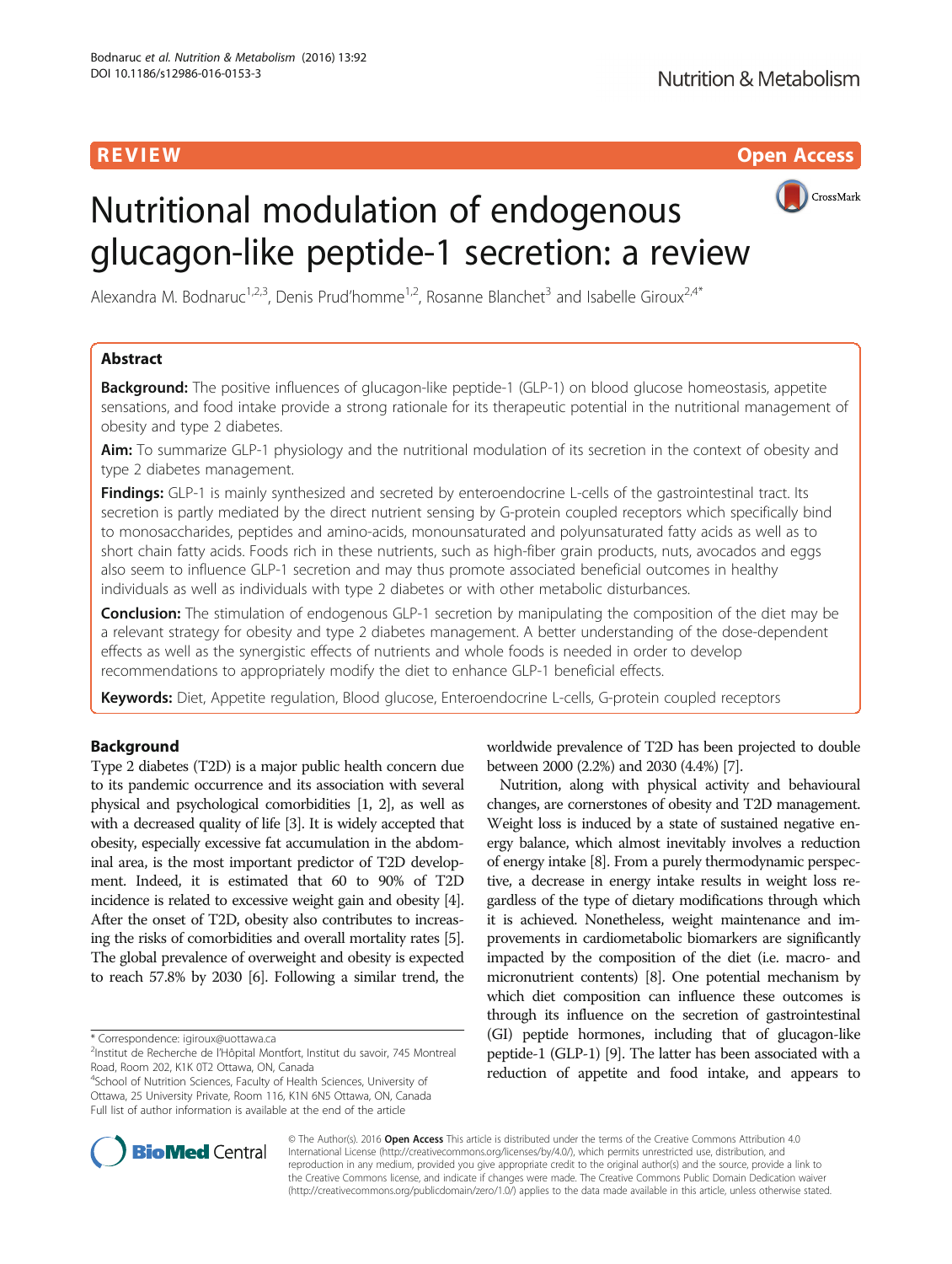positively influence blood glucose homeostasis, by acting on the pancreas and the central nervous system [\[10](#page-11-0)].

The secretion of GLP-1 is partly mediated by the binding of nutrients to G-protein coupled receptors (GPCRs) expressed by enteroendocrine GI cells [\[11\]](#page-11-0). Therefore, manipulating the diet in a way to promote interactions with these receptors could increase GLP-1 secretion and enhance its beneficial effects [[11\]](#page-11-0). This review focuses on GLP-1 physiology and the nutritional modulation of its secretion from enteroendocrine GI cells in the context of obesity and T2D management. It presents recent evidence on possible mechanisms by which specific foods, as well as nutrients and their by-products, could increase GLP-1 secretion, and subsequently influence appetite, food intake, and blood glucose control.

# Glucagon-like peptide-1 in the gut-brain-pancreas axis

# Synthesis, secretion, and metabolism

The GI tract accomplishes several functions, namely the digestion of food, the absorption of nutrients, and the secretion of digestive juices, mucus, and peptide hormones. The epithelium of the GI wall is composed of several cell types, including enteroendocrine cells which are a key component of the gut-brain-pancreas axis [\[12](#page-11-0)]. On their apical surface, enteroendocrine cells possess microvilli expressing several GPCRs that are binding to nutrients and other substrates present in the GI lumen [[12\]](#page-11-0). Enteroendocrine cells can be divided into several subcategories depending on their distribution throughout the GI tract, their GPCRs' expression and their secretory profile. GLP-1 is synthesized and secreted by enteroendocrine L-cells which are expressed over a large portion of the GI tract, starting in the proximal small intestine and progressively increasing in density down to the distal part of the colon. GLP-1 is stored in secretory granules of L-cells until its secretion is triggered, and then uses endocrine and neuronal routes to exert its functions in the pancreas and central nervous system [[10\]](#page-11-0). In addition to L-cells, GLP-1 is synthesized to a lesser extent by neurons of the nucleus tractus solitarius (NTS) of the brainstem [[13, 14\]](#page-11-0).

GLP-1 is produced in two major active forms, namely GLP-1 (7-36 amide) and GLP-1 (7-37 amide), and is resulting from the differential processing of its precursor proglucagon [\[10\]](#page-11-0). Its synthesis appears to be attributed to tissuespecific expression of pro-hormone convertase 1 and 3 which cleave proglucagon [[15\]](#page-11-0). Proglucagon is a 160-amino acid inactive precursor of several peptide hormones, including glucagon, oxyntomodulin and GLP-1 [\[16\]](#page-11-0). Proglucagon encoding gene is expressed in the intestine, the pancreas, as well as the central nervous system [[16](#page-11-0)]. Several studies have confirmed that this gene produces identical messenger ribonucleic acid (mRNA) transcripts in these major

expression sites, but is translated and processed differently, thus producing different bioactive peptides depending on the expressing tissue [[17](#page-11-0)–[19](#page-11-0)].

In humans, blood concentrations of GLP-1 generally range between 5 pmol/L and 15 pmol/L in fasting state and increase two- to four-folds after food ingestion [\[10](#page-11-0)]. More specifically, GLP-1 blood concentrations rise within 15 minutes after food ingestion and reach a pick after approximately 60 minutes [[10\]](#page-11-0). In the second hour, GLP-1 concentrations start to decrease gradually until the next prandial episode [[10](#page-11-0)]. Postprandial GLP-1 secretion is influenced by both neuroendocrine and nutritional factors, and exhibits a two-phase release profile that is in fact very similar to that of insulin. The initial phase of its secretion, which is detectable 10 to 15 minutes after food ingestion, is thought to be mostly influenced by neuroendocrine factors, and, to a lesser extent, by the interaction of nutrients with L-cells in the proximal small intestine. Conversely, the second phase of GLP-1 secretion, which occurs 30 to 60 minutes postprandially, is mostly influenced by the arrival of nutrients in the distal part of the small intestine and the colon [[20\]](#page-11-0). Nutrients and their by-products bind to GPCRs and activate intracellular pathways that ultimately trigger GLP-1 exocytosis from L-cells' secretory granules [\[10\]](#page-11-0). When secreted, GLP-1 can activate vagal afferent neural fibres, as well as diffuse into nearby capillaries and then reach the systemic circulation through the portal vein [[10](#page-11-0)]. In the bloodstream, GLP-1 is highly susceptible to the catalytic activity of the enzyme dipeptidyl-peptidase IV (DPP-IV). The latter cleaves two NH2-terminal amino acids of the active forms of GLP-1 (i.e. 7-36 amide, 7-37 amide) leading to the production of their biologically inactive forms (i.e. 9-36 amide, 9-37 amide) [\[21](#page-11-0)–[23](#page-11-0)]. As a result, GLP-1's half-life is very short – about 1 to 2 min  $[22, 23]$  $[22, 23]$ . Animal and in vitro studies have shown that less than 25% of the newly secreted bioactive GLP-1 reaches the liver intact [[22](#page-11-0), [23](#page-11-0)]. Further catalytic activities take place in the liver, and consequently, only approximately 10-15% of the newly secreted GLP-1 reaches the systemic circulation in its active forms [[22, 23\]](#page-11-0).

#### Action in the pancreas

One of the best-known and probably most important effects of GLP-1 is its ability to stimulate insulin secretion in response to carbohydrate consumption [[24](#page-11-0)–[27](#page-11-0)]. In pancreatic β-cells, GLP-1 activates intracellular pathways that increase intracellular calcium concentrations and subsequently leads to insulin exocytosis from secretory granules [[24](#page-11-0), [25\]](#page-11-0). GLP-1 has also been shown to promote insulin gene transcription and biosynthesis [\[28\]](#page-11-0). GLP-1 seems to be responsible for nearly half of the total postprandial insulin secretion [\[29](#page-11-0)]. This process, known under the name of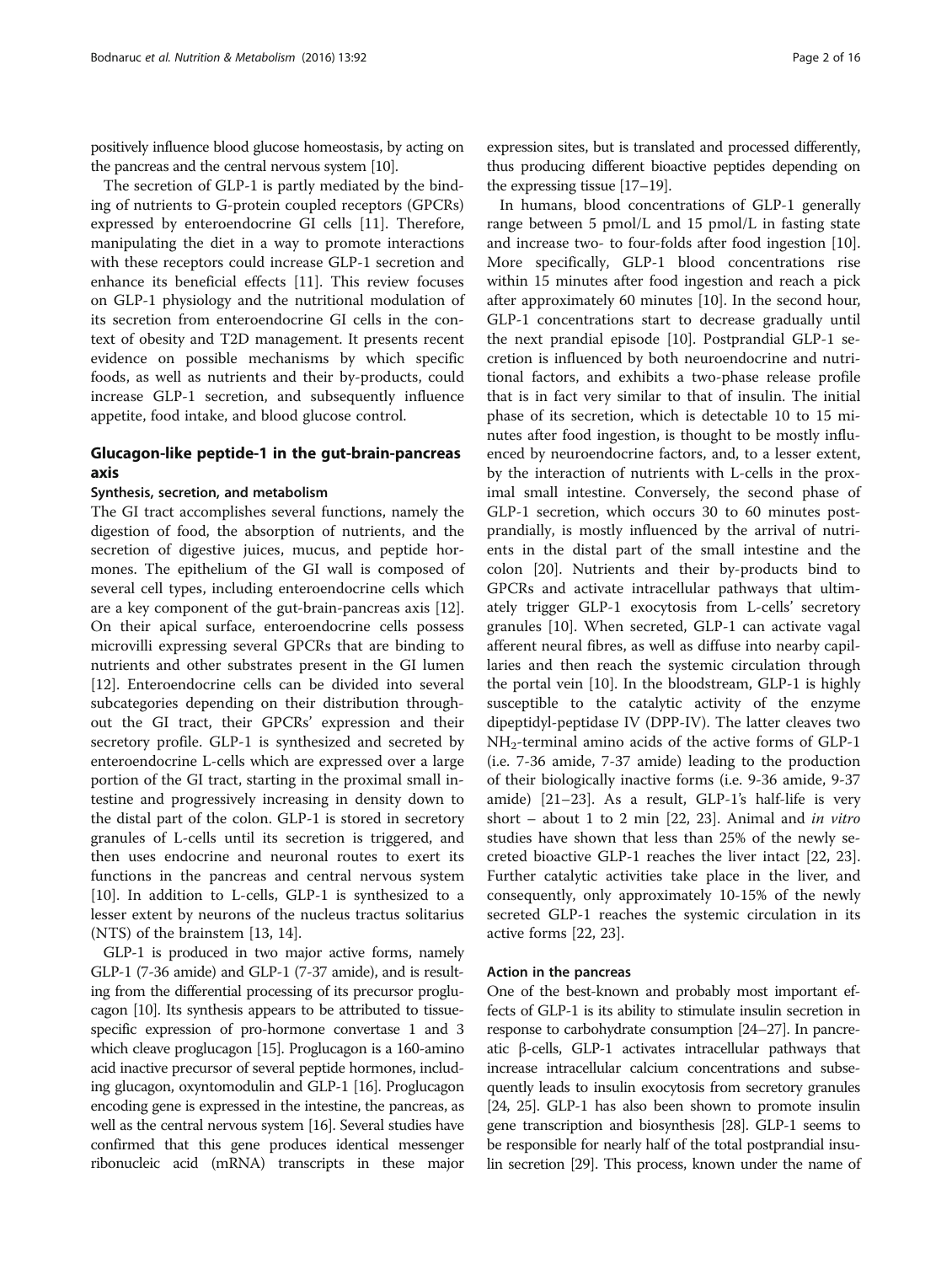"incretin effect", is defined as the differential augmentation in insulin secretion observed after oral glucose intake, compared to intravenous glucose administration resulting in the same blood glucose concentrations [\[30\]](#page-11-0).

GLP-1 is partly fulfilling its actions in pancreatic βcells through an endocrine pathway by directly interacting with its receptors (GLP-1Rs). Indeed, competitive inhibition of GLP-1Rs of pancreatic β-cells in rodents and humans resulted in a significant reduction of insulin secretion, as well as in impaired glucose tolerance [\[26](#page-11-0), [27](#page-11-0)]. Nonetheless, the glucose-lowering effects of GLP-1 are not solely related to its insulinotropic effect, but also to its strong inhibition of glucagon secretion [\[10](#page-11-0), [31\]](#page-11-0). This effect seems to be partly mediated by the increased insulin and somatostatin secretion from pancreatic islets occurring during the postprandial period, as well as by GLP-1 direct interaction with its receptors on pancreatic α-cells [\[32](#page-11-0)–[34\]](#page-11-0). In rodents, prolonged administration of GLP-1 also appears to promote pancreatic β-cell growth by increasing their proliferation and decreasing apoptosis [\[35](#page-11-0)–[38\]](#page-11-0).

#### Action in the central nervous system

In addition to its action in the pancreas, GLP-1 plays a role in both homeostatic and non-homeostatic regulations of food intake, which occur in distinct areas of the central nervous system [\[39, 40](#page-11-0)]. The homeostatic regulation of food intake, related to short- and long-term energy status, is mainly taking place in the hypothalamus and NTS, areas which convey and integrate numerous peripheral signals [[39](#page-11-0), [40](#page-11-0)]. The hypothalamus contains several interconnected nuclei, including the arcuate nucleus (ARC), the paraventricular nucleus (PVN), as well as the dorsomedial nucleus (DMN) [[39](#page-11-0), [40\]](#page-11-0). Due to its anatomical position, the ARC plays a critical role in transmitting peripheral information related to energy and nutrient status to other central structures. Indeed, the ARC is situated in the medio-basal area of the hypothalamus, where the blood-brain barrier is highly permeable, and thus likely has a greater exposition to circulating factors [\[39\]](#page-11-0). The ARC contains two distinct populations of neurons: 1) the orexigenic neuropeptide Y (NPY) and agouti-related peptide (AgRP) expressing neurons, and 2) the anorexigenic pro-opiomelanocortine (POMC), as well as cocaine and amphetamine-regulated transcript (CART) expressing neurons [[39](#page-11-0), [40](#page-11-0)]. Additionally, POMC is a precursor of the α-melanocyte stimulating hormone ( $α$ -MSH), a neuropeptide with potent anorexigenic effects [\[39, 40](#page-11-0)]. Upon release, POMC and α-MSH activate neurons of the PVN, which inhibits food intake [[39](#page-11-0), [40\]](#page-11-0). Conversely, by inhibiting PVN neurons' activation, NPY and AgRP stimulate food intake [\[39, 40](#page-11-0)]. Opposite to the PVN, DMN neurons are activated by NPY and AgRP, promoting food intake, and are inhibited by POMC and α-MSH, reducing food intake [[39](#page-11-0), [40\]](#page-11-0).

GLP-1Rs are widely expressed in the hypothalamus, with the highest expression being described to be in POMC/CART neurons of the ARC, followed by DMN neurons [[13, 14](#page-11-0), [41](#page-11-0)–[44](#page-11-0)]. A small quantity of GLP-1 appears to diffuse through the blood-brain barrier and directly bind to its receptors on POMC/CART and NPY/ AgRP neurons [\[45\]](#page-11-0). In rodents, the peripheral administration of a GLP-1 analogue has been shown to directly activate neurotransmission in POMC/CART neurons, while exerting an inhibitory action in NPY/AgRP neurons [[46, 47\]](#page-12-0). Nonetheless, in reason of its short half-life, endogenous GLP-1 released from L-cells is likely mostly acting on the central nervous system by indirectly stimulating neurons of the NTS and ARC via the activation of vagal afferent neurons [[48\]](#page-12-0). Indeed, GLP-1Rs have been identified on neurons of the nodose ganglion of the vagus nerve [\[43](#page-11-0), [49](#page-12-0)], and the importance of this pathway in the regulation of food intake has been confirmed in rats, where vagal deafferentation decreased the effects of intraperitoneally administered GLP-1 [\[50](#page-12-0), [51](#page-12-0)]. While the exact mechanisms and their relative contributions to the observed effects remain to be fully elucidated, the GLP-1's implication in the homeostatic regulation of food intake is well established. In rodents, acute intraperitoneal, subcutaneous or intravenous administration of GLP-1 and GLP-1 analogues have constantly been shown to reduced meal size, as well as cumulative food and energy intakes [\[51](#page-12-0)–[56\]](#page-12-0). Similarly, in humans, acute intravenous administration of GLP-1 and GLP-1 analogues decreased appetite, hunger and food intake, and increased fullness and satiety sensations [\[57](#page-12-0)–[62](#page-12-0)].

In addition to physiological energy needs, food intake is driven by non-homeostatic central pathways involved in reward processing and reward-motivated behaviours [[63](#page-12-0), [64](#page-12-0)]. The palatability of food is a crucial determinant of the decision to eat. As a result, highly palatable food, typically high in energy, lipids, and simple carbohydrates, can trigger food intake in the absence of physiological energy needs [\[63](#page-12-0), [64](#page-12-0)]. Several central structures, such as the orbitofrontal cortex, insula, amygdala, and striatum play an important role in the processing and evaluation of food cues [\[65](#page-12-0)]. Increased activation of these areas of the central nervous system in response to visual and olfactory food cues (referred to as "anticipatory food reward") is associated with increased craving for highly palatable foods [\[66](#page-12-0), [67\]](#page-12-0). Furthermore, upon food ingestion, dopaminergic neurons send projections from the ventral tegmental area to the nucleus accumbens and other forebrain areas [[63](#page-12-0), [64](#page-12-0)]. Dopamine release in these areas of the brain is well correlated with meal pleasantness in healthy individuals with a normal body mass index [[68](#page-12-0)]. Activation of these areas in response to food consumption is referred to as "consummatory food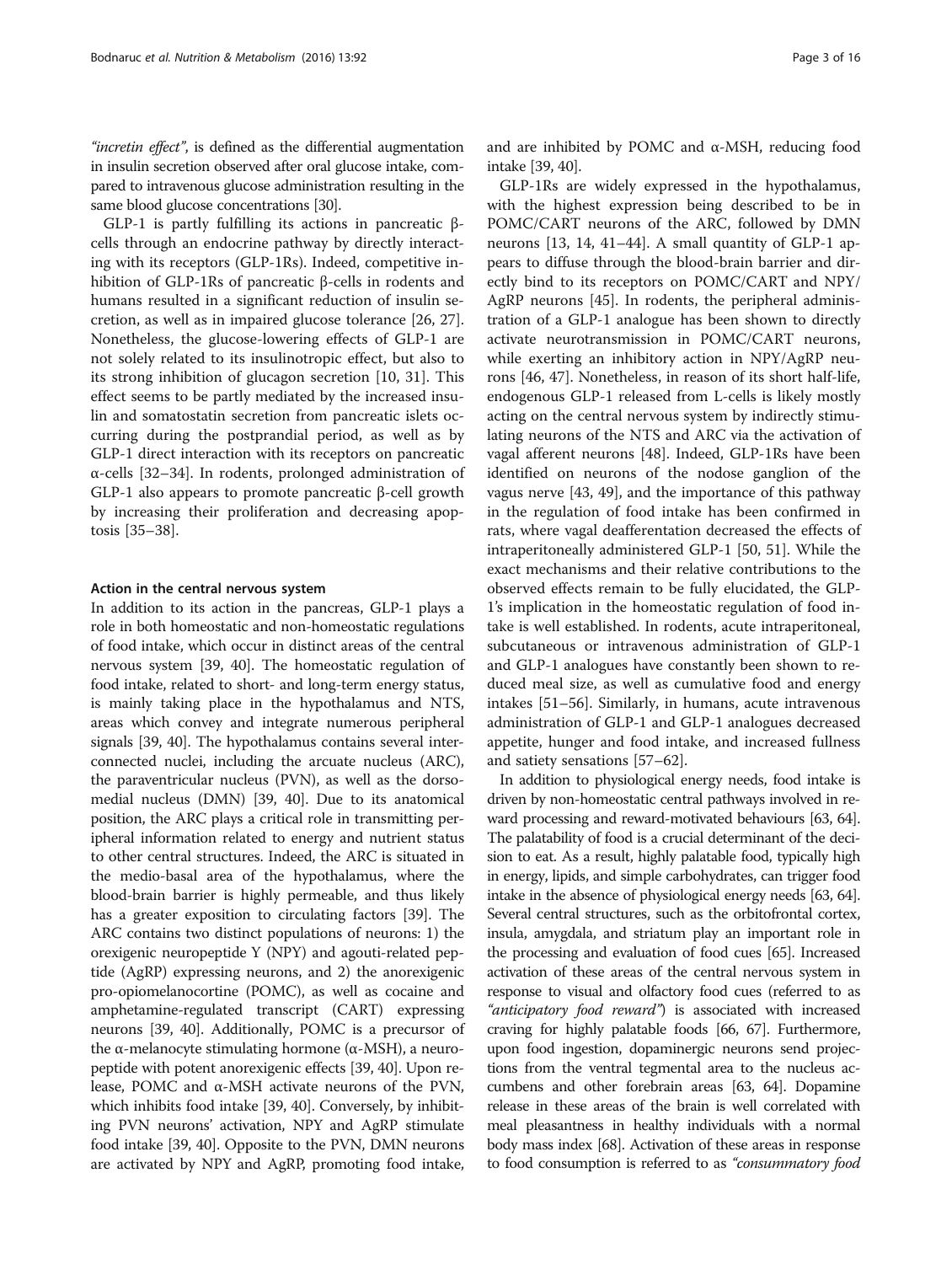reward". Reduced consummatory food reward is associated with compensatory overeating [\[65](#page-12-0)–[67](#page-12-0), [69, 70](#page-12-0)]. GLP-1Rs have been identified in areas of the brain involved in anticipatory and consummatory food reward processing, and neurons of the NTS also share dense neuronal connections with these areas [\[71, 72\]](#page-12-0). Recent pre-clinical and clinical studies suggest a role of GLP-1 in the modulation of food reward processing. More specifically, the exogenous administration of GLP-1 and GLP-1 analogues appears to influence dopamine neurotransmission in several central areas, and has been associated with decreased anticipatory food reward, increased consummatory food reward and decreased intake of hyperpalatable foods [\[65, 69, 70, 73](#page-12-0)–[77\]](#page-12-0).

# Glucagon-like peptide-1 as a target for obesity and type 2 diabetes management

The positive influences of GLP-1 on many metabolic disturbances associated with T2D, as well as key determinants of weight loss and weight maintenance, make it a therapeutic target with good potential. GLP-1 has been studied in relation to obesity and T2D pathophysiology and treatment. While few studies have shown contradictory results, it is generally well accepted that obesity and metabolic changes occurring with the development of T2D are associated with a decline in the postprandial secretion of GLP-1 from L-cells [\[78](#page-12-0)–[83](#page-12-0)]. Overtime, this change in GLP-1's secretion can contribute to further weight gain and adversely impact T2D progression. As a potential strategy to enhance GLP-1actions, several researchers have investigated the metabolic effects of intravenous administration of GLP-1 analogues. Interestingly, when receiving the same dose of a GLP-1 analogue, individuals with obesity and T2D exhibited metabolic and appetite responses that were very similar to their healthy counterparts [[57](#page-12-0)–[59](#page-12-0), [62, 84, 85](#page-12-0)]. This finding suggests that sensibility to GLP-1's action is maintained, which is contrary to several other peptide hormones involved in energy and blood glucose homeostasis [\[86, 87](#page-12-0)]. Consequently, targeting GLP-1Rs' activation with GLP-1 analogues and increasing GLP-1 half-life in the bloodstream became an area of interest for the management of obesity and T2D. This led to the development of two classes of pharmacologic agents, namely GLP-1Rs agonists and DDP-IV inhibitors [\[88,](#page-12-0) [89](#page-13-0)]. GLP-1Rs agonists are widely used for blood glucose management in individuals with T2D and have recently been approved to use for weight management in the United States [\[88](#page-12-0)–[90\]](#page-13-0). Similarly, DDP-IV inhibitors are used alone or in combination with other pharmaceutical agents to inhibit the catabolic deactivation of endogenous GLP-1 [\[88](#page-12-0), [89](#page-13-0)]. Compared to other commonly used antihyperglycemic drugs such as sulfonylureas and thiazolidinedione, pharmaceutical agents targeting GLP-1's action are associated with lower risks of hypoglycaemia, and have the advantage of promoting weight loss as well as potentially preventing, or at least delaying the progressive

decrease in pancreatic β-cell function which generally requires increasing drug dosage [[35](#page-11-0)–[38](#page-11-0), [89](#page-13-0), [91](#page-13-0)]. Most frequent side effects reported with the use of these agents include GI discomfort, nausea and vomiting [\[88,](#page-12-0) [89\]](#page-13-0).

Another relevant, yet less studied, strategy to increase GLP-1's action is to promote its endogenous secretion from L-cells. This could potentially be achieved through pharmacological and dietary approaches. The main critic of dietary approaches is that dietary changes may not lead to a sufficient increase in GLP-1 blood concentration to promote beneficial physiological actions such as improvements in insulin secretion and blood glucose concentrations. Indeed, GLP-1Rs agonist mimic supraphysiological blood concentrations of GLP-1 and have a far longer half-life, varying between 1.5 hours and 5 days depending on the agent [[89\]](#page-13-0). Nonetheless, GLP-1Rs agonists only exert their effects through an endocrine route, while endogenous GLP-1 employs both endocrine and neuronal routes, and therefore such high concentrations may not be needed. In fact, changes in GLP-1 blood concentrations after bariatric surgery suggest that a rise within physiologically normal blood concentrations may be sufficient to promote beneficial metabolic effects. Several studies have shown that Roux-en-Y gastric bypass increases GLP-1 blood concentrations up to fourfold 6 months to 1 year after the procedure [[92](#page-13-0), [93](#page-13-0)]. This increase in GLP-1 concentrations is associated with improvements in dietary choices and intake, further excess weight loss, improved glycaemic control, and often T2D resolution [\[92](#page-13-0), [94](#page-13-0)]. Le Roux et al. [\[92](#page-13-0)] showed that individuals who underwent Roux-en-Y gastric bypass within 36 months had significantly higher GLP-1 blood concentrations 30 minutes following a meal ingestion  $(47.4 \pm 11.4 \text{ pmol/L})$  compared to subjects with morbid obesity  $(13.5 \pm 6.9 \text{ pmol/L})$ . Postprandial GLP-1 concentrations observed in subjects who underwent Roux-en-Y gastric bypass were within physiologically normal GLP-1 concentration ranges, and therefore it is plausible that promoting a similar increase in GLP-1 postprandial secretion with dietary approaches would promote similar beneficial actions on food intake, glycaemic control and weight management over time.

# Nutritional modulation of glucagon-like peptide-1 secretion

The nutrient composition of ingested food and meals varies considerably between individuals and within the same individual over the course of the day. In this regard, macronutrient composition of the diet has been shown to influence appetite and metabolic responses, including glycaemia and insulinemia [\[95](#page-13-0), [96](#page-13-0)]. One possible mechanism to explain the differential effects of macronutrients on these parameters is the modulation of GLP-1 secretion by their catabolic by-products. As described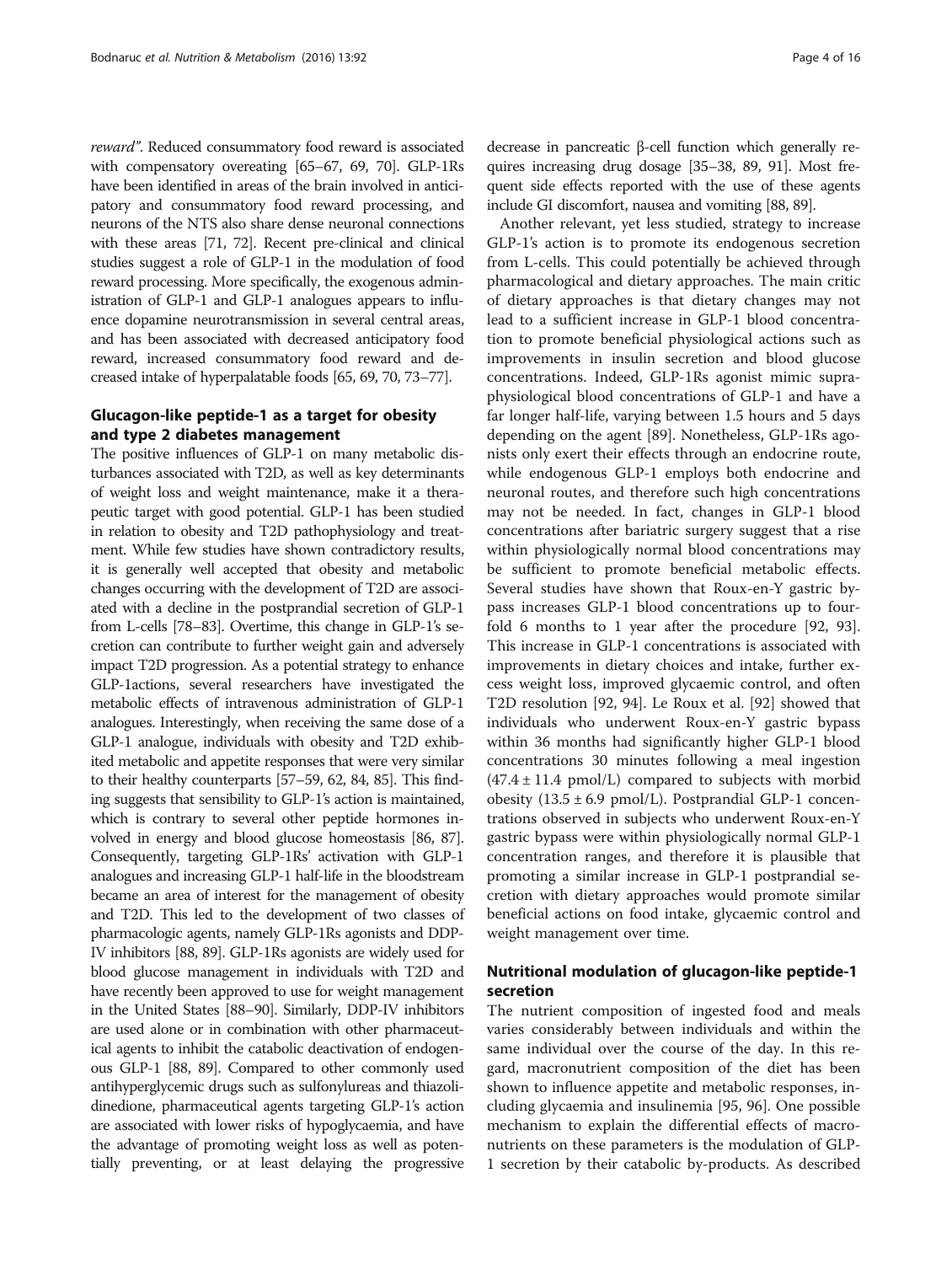above, L-cells' GPCRs bind several products of food and macronutrients' breakdown, including monosaccharides [[97](#page-13-0)–[102](#page-13-0)], short-chain fatty acids (SCFAs) [[103](#page-13-0)–[109](#page-13-0)], medium and long-chain fatty acids [[110](#page-13-0), [111](#page-13-0)] , as well as amino acids and peptides [\[112](#page-13-0)–[116\]](#page-13-0), leading to GLP-1 secretion.

# Nutrients and single-nutrient foods Monosaccharides

Upon ingestion, digestible carbohydrates undergo enzymatic degradation and are absorbed in the form of glucose, and to a lesser extent in the form of galactose and fructose. Glucose absorption by enterocytes as well as glucose-mediated GLP-1 secretion from L-cells appear to be mediated by the sodium glucose transporter-1 (SGLT-1), a membrane transport protein expressed in the small intestine [\[97](#page-13-0)–[102](#page-13-0)]. Moriya and colleagues [\[98\]](#page-13-0) investigated the mechanisms underlying glucose-stimulated GLP-1 secretion by administering glucose and Phloritzine, a competitive inhibitor of SGLT-1, in the small intestine of mice. While glucose administration alone acutely increased circulating GLP-1, co-administration of glucose and Phloritzine blocked first-phase glucose-induced GLP-1 secretion [[98](#page-13-0)]. Similarly, compared to controls, SGLT-1 knockout mice had decreased first-phase GLP-1 secretion and developed glucose and galactose malabsorption [[99](#page-13-0)]. This is explained by the fact that glucose binding to SGLT-1 induces the closure of ATP-sensitive potassium channels, leading to membrane depolarization and to a rise in intracellular calcium concentrations [\[117](#page-13-0)]. Collectively, this work outlines the importance of SGLT-1 in luminal monosaccharide absorption, as well as glucosemediated GLP-1 secretion in the proximal small intestine. The characterization of GLP-1's secretion as being biphasic led researchers to investigate the prolonged effect the pharmacological inhibition of SGLT-1 in rodents and humans [\[100](#page-13-0)–[102](#page-13-0)]. While also confirming an inhibition of first-phase GLP-1 secretion and an increase in luminal glucose concentrations, Powell and al. [\[100\]](#page-13-0) found an increase in second-phase GLP-1 secretion and a decrease in blood glucose excursions over a 6-hour postprandial period in mice. These results were confirmed in two clinical studies conducted in healthy adults, as well as in adults with T2D [\[101, 102](#page-13-0)]. The increase in second-phase GLP-1 secretion observed in these studies suggests that SGLT-1 inhibition enhances other mechanisms promoting GLP-1 secretion from the distal part of GI tract. As proposed by the authors, possible explanations include an enhanced opportunity for interactions with L-cells as carbohydrates move down the GI tract during digestion, as well as an increased fermentation of undigested carbohydrates in the colon which could raise the production of SCFAs [\[100](#page-13-0)–[102\]](#page-13-0). Concordant with the latter hypothesis, Powell and al. [[100](#page-13-0)] observed a decrease in the pH of the caecum – which could indeed be an indicator of increased bacterial fermentation – in SGLT-1 knockout mice as well as mice that received a SGLT-1 inhibitor.

# Non-digestible carbohydrates and short-chain fatty acids

In the colon, non-digestible carbohydrates undergo fermentation, leading, depending on their type, to the production of various amounts of SCFAs [\[118](#page-13-0)–[121\]](#page-13-0). SCFAs are carboxylic acids that contain fewer than 6 carbons, the most abundant ones being acetate, butyrate and propionate [[122](#page-13-0)]. In humans, SCFAs concentrations range from  $\sim$ 130 mmol/L in the caecum to  $\sim$ 80 mmol/L in the descending colon [\[122, 123\]](#page-13-0). Acetate appears to be the most abundant SCFA in the colon, followed by propionate and butyrate, with an overall colonic molar ratio of 50-60:15-20:10-20, respectively [\[122](#page-13-0), [123\]](#page-13-0).

Fermentable dietary fiber and their metabolites, the SCFAs, seem to promote GLP-1 secretion from L-cells by interacting with the free fatty acid receptors 2 and 3 (FFAR2, FFAR3) [\[103](#page-13-0)–[109\]](#page-13-0). An in vitro study showed that propionate was the most potent agonist of both FFAR2 and FFAR3, that acetate was more active and selective on FFAR2, and that butyrate was more active on FFAR3 than FFAR2 [\[105\]](#page-13-0). In colonic cell cultures, physiological concentrations of acetate, butyrate and propionate have been shown to stimulate GLP-1 secretion [\[124\]](#page-13-0). The role played by FFAR2 and FFAR3 in the SCFA-induced GLP-1 secretion was confirmed by demonstrating the loss of postprandial GLP-1 secretion in FFAR2 and FFAR3 knockout intestinal cells [\[124\]](#page-13-0). Similar results were found in vivo, where propionate-induced GLP-1 secretion was lost in FFAR2 knockout rodents [\[125\]](#page-13-0). Additionally, Chambers and colleagues [[126](#page-13-0)] recently showed that acute targeted delivery of propionate in the colon through an inulinpropionate ester supplement acutely stimulated GLP-1 secretion following a standard breakfast meal and reduced energy intake at a buffet-style lunch in adults with overweight or obesity. Concordant with the acute effects of GLP-1 on appetite sensations and food intake, daily delivery of propionate in the colon over 6 months also reduced body weight, abdominal fat and hepatic lipid accumulation as assessed with magnetic resonance imagery and spectroscopy [[126](#page-13-0)].

The effects of diets rich in fermentable fiber on GLP-1 secretion have also been investigated in animal models and humans [\[127,](#page-13-0) [128](#page-14-0)]. Indeed, the main way to increase colonic SCFA concentrations in humans is through nondigestible carbohydrate consumption. The results from six experimental studies assessing the impact of fiber on GLP-1 secretion in animal models and humans are summarized in Table [1](#page-5-0). Compared to a standard control diet, the consumption of a diet enriched in fermentable fiber for 50 days increased GLP-1 concentrations in the proximal colon, which was associated with an increased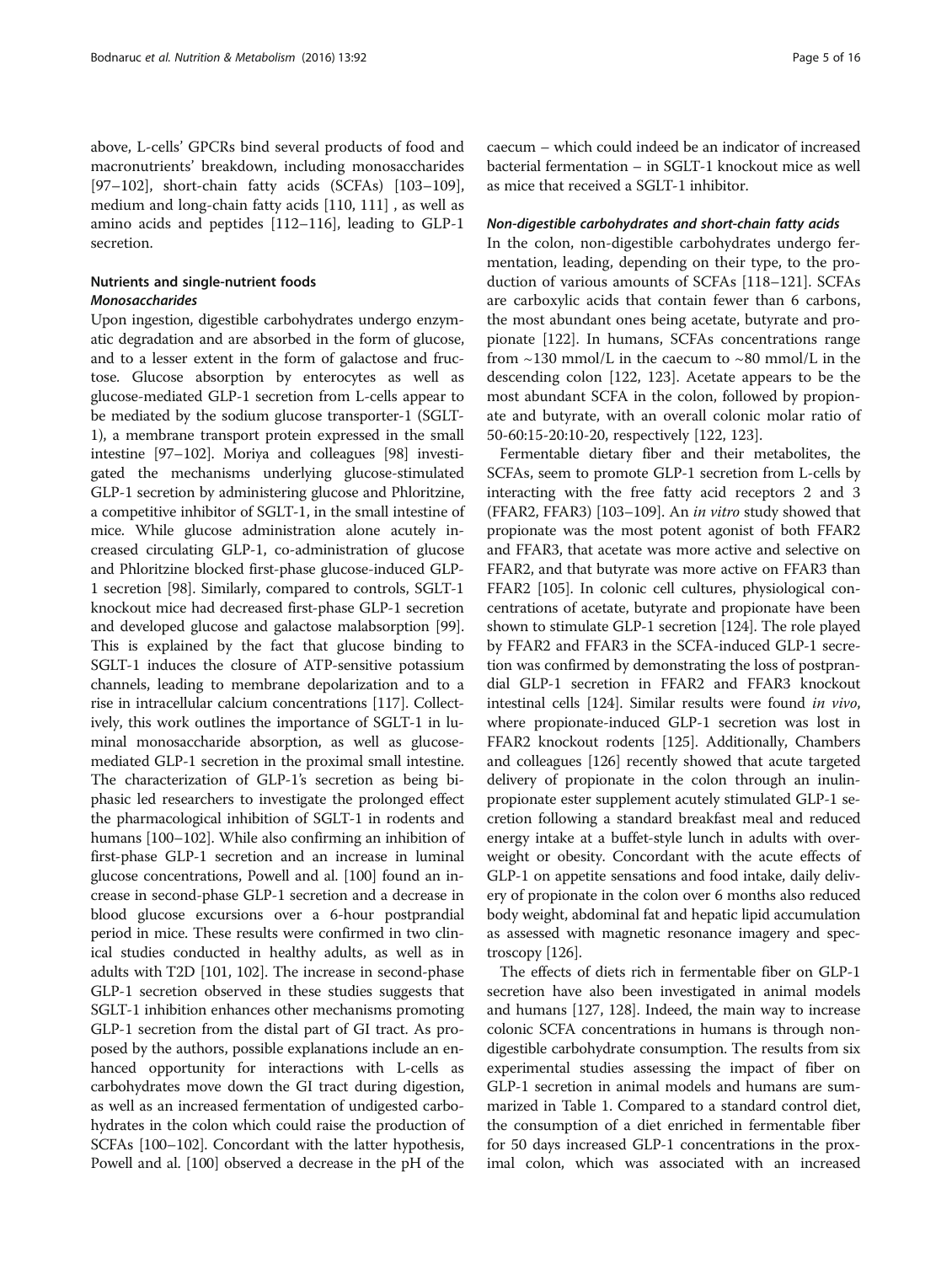| <b>Studies</b>     | Experimental model                                                  | Dietary<br>intervention                         | Main outcomes measured                                                                                                                                                                                                                                                                                  |
|--------------------|---------------------------------------------------------------------|-------------------------------------------------|---------------------------------------------------------------------------------------------------------------------------------------------------------------------------------------------------------------------------------------------------------------------------------------------------------|
| [129]              | Cani 2005a > Male Wistar rats                                       | Oligofructose<br>$(10\% \text{ of diet}^b)$     | ↑ GLP-1 concentrations in the proximal and medial colon<br>↑ Proglucagon mRNA concentrations in the caecum and proximal colon<br>I Triglyceride blood and hepatic concentrations<br>J Food and energy intake<br>J Body weight gain                                                                      |
| [132]              | Cani 2005b > Streptozotocin-treated<br>diabetic rats                | Oligofructose<br>$(10\% \text{ of diet}^b)$     | ↑ Proglucagon mRNA concentrations in the proximal colon<br>↑ Pro-hormone convertase 1 mRNA concentrations in the proximal colon<br>↑ GLP-1 concentrations in the portal vein<br>Glucose tolerance<br>t Insulin and C-peptide blood concentrations<br>Pancreatic β-cell mass<br>J Food and energy intake |
| [131]              | Cani 2005c > Healthy men and women                                  | Oligofructose<br>(16 q/day)                     | J Energy intake over 24 hours<br>Satiety<br>J. Hunger<br>I Prospective food consumption                                                                                                                                                                                                                 |
| Cani 2006<br>[133] | ) Male C57BL/6 J mice with high-fat<br>feeding-induced diabetes     | Oligofructose<br>$(10\% \text{ of diet}^b)$     | ↑ GLP-1 concentrations in the proximal colon<br>↑ GLP-1 concentrations in the portal vein<br>Proglucagon mRNA concentrations in the proximal colon<br>Blood and pancreatic insulin concentrations<br>I Fasting and postprandial blood glucose concentrations                                            |
| Cani 2007<br>[134] | > Male Wistar rats                                                  | Oligofructose<br>$(10\% \text{ of diet}^b)$     | ↑ GLP-1 concentrations in the portal vein and proximal colon<br>↑ Proglucagon mRNA concentrations in the proximal colon<br>t L-cell number in the proximal colon<br>↑ Neurogenin-3 and Neuro-D mRNA concentrations in the proximal<br>colon<br>J Food and energy intake<br>J Body weight gain           |
| Zhou 2008<br>[130] | > Sprague-Dawley rats<br>> Streptozotocin-treated C57BL/6 J<br>mice | Resistant starch<br>(53% of diet <sup>b</sup> ) | ↑ GLP-1 blood concentrations<br>↑ PYY blood concentrations<br>↓ Variation in blood glucose and insulin concentrations<br>Proglucagon and PYY colonic mRNA concentrations<br>↑ Glucose tolerance in diabetic mice                                                                                        |

<span id="page-5-0"></span>Table 1 Chronic<sup>a</sup> effects of non-digestible carbohydrates on glucagon-like peptide-1 (GLP-1) secretion and associated outcomes

 $GLP-1$  Glucagon-like peptide-1, mRNA Messenger ribonucleic acid, PYY Peptide tyrosine-tyrosine<br><sup>a</sup> 10 days - 1 year interventions

**b** weight : weight proportion

expression of proglucagon in colonic L-cells [\[129](#page-14-0)]. Fermentable fiber also decreased food intake, weight gain, as well as blood triglyceride concentrations and triglyceride accumulation in the liver [[129](#page-14-0)]. Similarly, while also increasing GLP-1 blood concentrations and proglucagon expression in the colon, consumption of a diet rich in resistant starch for 10 days increased peptide tyrosinetyrosine (PYY) blood concentrations and colonic expression in rats [\[130\]](#page-14-0). This result is not surprising as the anorectic PYY is also synthesized and released from L-cells, and its secretion could be stimulated by similar mechanisms as that of GLP-1. In healthy humans, a crossover pilot study showed that the daily supplementation with 16 g of fermentable fiber for a two-week period increased postprandial satiety, and decreased hunger, prospective food consumption as well as energy intake over 24 hours following the intake of a standard breakfast meal [\[131\]](#page-14-0). As GLP-1 blood concentrations were not assessed in this study, it is not known whether these effects were mediated by an increase in its secretion or through other

mechanisms [[131](#page-14-0)]. The effects of fermentable fiber in rodent models of diabetes were comparable to those found in healthy animals. Indeed, consumption of a diet enriched with fermentable fiber for 4 to 6 weeks increased GLP-1 concentrations in the proximal colon and portal vein, as well proglucagon expression in the proximal colon [\[132](#page-14-0), [133](#page-14-0)]. In streptozotocin-treated diabetic rats, the fiberenriched diet also up-regulated pro-hormone convertase 1 expression in the proximal colon and increased pancreatic β-cell mass which potentially mediated the improvement in glucose tolerance and the observed increase in insulin and C-peptide blood concentrations [[132](#page-14-0)]. In mice with high-fat diet-induced diabetes, these effects were diminished with the use of a GLP-1R antagonist and were completely lost in a GLP-1R knockout group of rats, therefore confirming the importance of GLP-1 interaction with its receptors for exerting its beneficial effects [\[133\]](#page-14-0).

Overall, results from these studies suggest some pathways linking fermentable fiber to its positive effects on food intake, body weight gain and blood glucose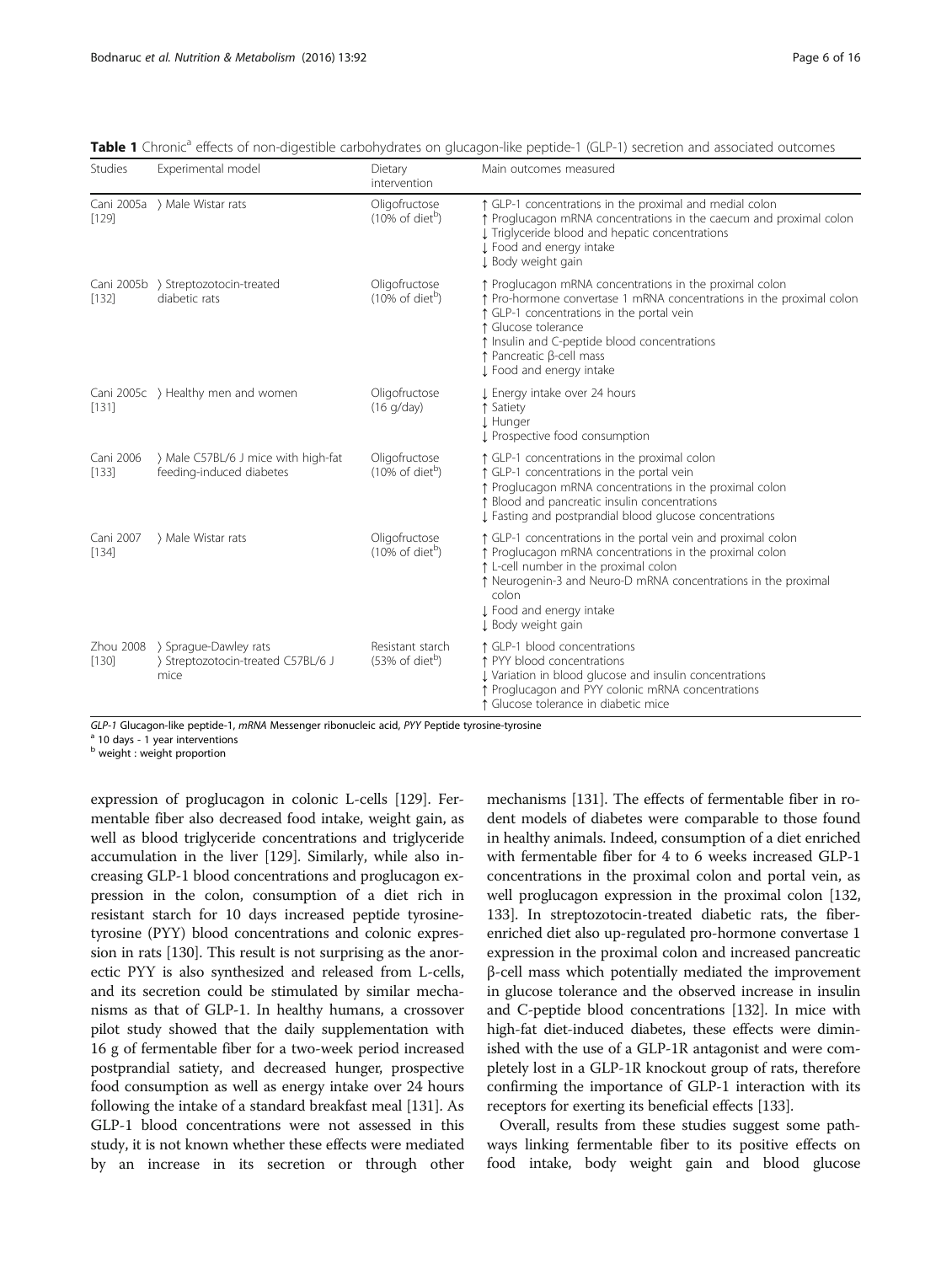homeostasis via an increased secretion of GLP-1. Fermentable fiber and SCFAs produced by their colonic fermentation appear to increase GLP-1 synthesis by upregulating the expression of proglucagon [\[129, 132](#page-14-0)–[134](#page-14-0)], as well as that of pro-hormone convertase 1 [[132](#page-14-0)], which, as discussed above, is responsible for its cleavage [[15](#page-11-0)]. Cani and colleagues [[134](#page-14-0)] also found an increased proximal colon's L-cell number with fermentable fiber consumption, which could be another possible explanation for the increased GLP-1 synthesis and secretion. The increase in L-cell number was also associated with an enhanced expression of transcription factors that are critical for the differentiation of intestinal stem cells into enteroendocrine cells, namely neuregenin-3 and neuro-D [[134](#page-14-0)].

## Free fatty acids

The majority of dietary lipids are triglycerides, which are composed of a glycerol molecule and three fatty acids [[135\]](#page-14-0). Upon ingestion, triglycerides undergo emulsification by bile salts in the duodenum, hydrolysis by lipases, and are absorbed by enterocytes in the form of glycerol and free fatty acids [\[135](#page-14-0)].

Free fatty acids, such as unsaturated long-chain fatty acids, are potent stimulators of GLP-1 release through interactions with free fatty acid receptors 1 and 4 (FFAR1, FFAR4) [\[110, 111\]](#page-13-0). Substrate binding to FFAR1 and FFAR4 activate phospholipase C, leading to inositol triphosphate mediated calcium release from the endoplasmic reticulum into the cytosol [\[136](#page-14-0)]. The secretion of GLP-1 has been shown to be increased by unsaturated long-chain fatty acids. The main outcomes of nine experimental studies assessing the impact of lipid consumption on GLP-1 secretion and blood concentrations are summarized in Table [2](#page-7-0). Thomsen and colleagues (1999, 2003) were the first ones to assess GLP-1 responses following a meal containing olive oil in healthy adults or adults with T2D [[137, 138\]](#page-14-0). Compared with a meal containing butter, which is high in saturated fatty acids (SFAs), the ingestion of the olive oil containing meal resulted in higher postprandial GLP-1 blood concentrations [\[137, 138](#page-14-0)]. However, no significant acute difference in blood glucose, nor insulin blood concentrations was observed [\[137, 138\]](#page-14-0). In a subsequent study conducted in rodents, the prolonged consumption of an olive oil-enriched diet resulted in an increased GLP-1 secretion, which coincided with a higher glucose-stimulated insulin secretion, as well as an improved glucose tolerance at the 36<sup>th</sup> day of the intervention [[139\]](#page-14-0). Comparable results were found in Streptozotocin-treated diabetic rats, where the intake of a diet rich in monounsaturated fatty acids (MUFAs) from olive oil for 50 days increased GLP-1 blood concentrations, decreased weight gain and improved insulin sensitivity [\[140](#page-14-0)]. In humans with abdominal obesity and insulin resistance, Paniagua and colleagues [\[141](#page-14-0)] showed that ingestion of a Mediterranean diet rich in olive oil for 28 days resulted in significantly higher postprandial GLP-1 blood concentrations. Compared to a diet high in SFAs, consumption of the Mediterranean diet also improved insulin sensitivity, an effect which could have mediated the observed decrease in insulin secretion as well as fasting and postprandial blood glucose concentrations [[141\]](#page-14-0).

In addition to the beneficial effects of MUFAs, some studies showed that the colonic administration of the polyunsaturated α-linolenic acid acutely increased GLP-1 and insulin blood concentrations, and decreased blood glucose concentrations in healthy and diabetic rat models [[142](#page-14-0)]. Similarly, while also resulting in increased GLP-1 blood concentrations, long-term administration of α-linolenic acid has been shown to increase β-cell proliferation in rodents [[143](#page-14-0)]. As GLP-1 has been shown to decrease apoptosis, as well as to increase neogenesis of pancreatic β-cells, the authors hypothesized that the increased β-cell proliferation was mediated by the increase in GLP-1 concentrations induced by α-linolenic acid ingestion [\[143](#page-14-0)]. A recent study showed that fish oil and flax seed oil, which are a source of α-linolenic acid, increased FFAR4 expression in rodents' colon and decreased the expression of the pro-inflammatory tumour necrosis factor α (TNFα) [[144\]](#page-14-0).

Taken together, these studies suggest that, with similar energy contents, diets that are richer in MUFAs or omega-3 polyunsaturated fatty acids (PUFAs) than in SFAs, could increase GLP-1 secretion from L-cells, which may be a mediator for the increase in insulin secretion, insulin sensitivity, β-cell proliferation, as well as the improved glucose tolerance observed in animal models and in humans.

### Peptides and amino acids

Dietary proteins are generally described as the most satiating nutrient, an effect which may be partly mediated by the stimulation of anorexigenic GI peptides secretion, including that of GLP-1 [[145](#page-14-0)–[147](#page-14-0)]. Upon ingestion, proteins are broken down by acid hydrolysis and proteases to produce peptones, tripeptides, dipeptides and single amino acids. Specifics mechanisms responsible for protein-induced GLP-1 secretion are relatively poorly understood, and the optimal profile of proteins' breakdown products remains to be elucidated. Nonetheless, two pathways by which products of protein breakdown seem to stimulate GLP-1 secretion is through their binding to the calcium-sensing receptors (CaSR) and the class C, group 6, subtype A GPCR (GPCR-C6A) which are expressed on L-cells. CaSR binds to a variety of amino acids including phenylalanine, tryptophan, asparagine, arginine, glutamine and histidine, as well as to pep-tones, tri- and dipeptides [\[112](#page-13-0)-[116](#page-13-0)]. In vitro, their binding to CaSR stimulated GLP-1 secretion, and this effect was abolished with the use of a CaSR inhibitor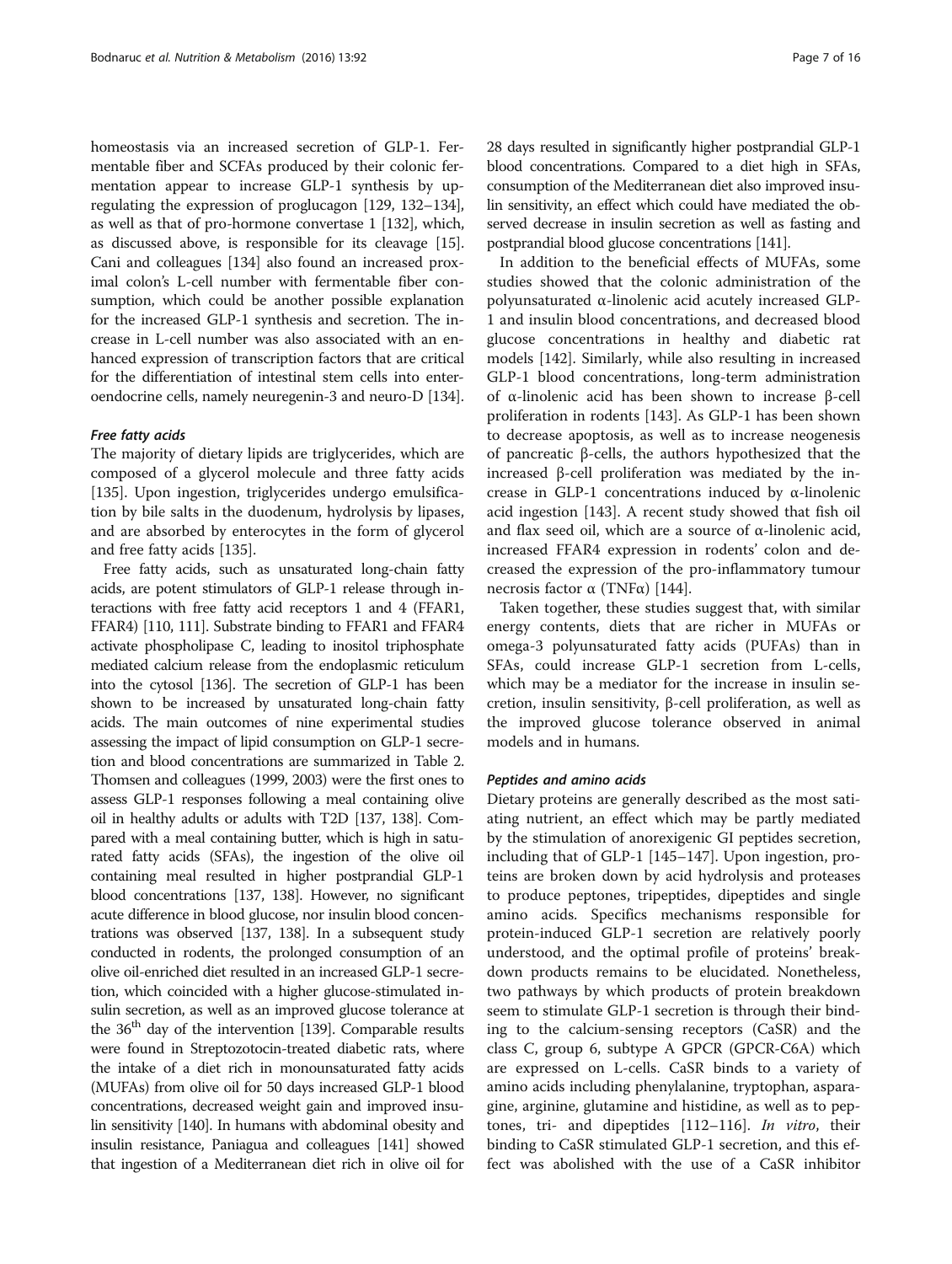<span id="page-7-0"></span>Table 2 Acute<sup>a</sup> and chronic<sup>b</sup> effects of monounsaturated fatty acids (MUFAs) and omega-3 polyunsaturated fatty acids (PUFAs) on glucagon-like peptide-1 (GLP-1) secretion and associated outcomes

| <b>Studies</b>             | Experimental model                                                            | Dietary intervention                                                                                  | Main outcomes measured                                                                                                                                         |
|----------------------------|-------------------------------------------------------------------------------|-------------------------------------------------------------------------------------------------------|----------------------------------------------------------------------------------------------------------------------------------------------------------------|
| Thomsen 1999<br>[137]      | > Healthy men and women                                                       | MUFAs from olive oil <sup>a</sup> (80 g)                                                              | ↑ GLP-1 blood concentrations<br>Glucose-insulinotropic peptide blood<br>concentrations                                                                         |
| Thomsen 2003<br>[138]      | ) Men and women with T2D                                                      | MUFAs from olive oil <sup>a</sup> (80 g)                                                              | ↑ GLP-1 blood concentrations<br>I Triglyceride blood concentrations<br>↑ High-density lipoprotein cholesterol blood<br>concentrations                          |
| Hirasawa 2005<br>[136]     | > Male C57/B6 rats                                                            | $\alpha$ -linolenic acid (0.1 µmol) <sup>a</sup>                                                      | ↑ GLP-1 blood concentrations<br>t Insulin blood concentrations                                                                                                 |
| Prieto 2005<br>[139]       | Wistar rats                                                                   | MUFAs from olive oil <sup>b,c</sup>                                                                   | ↑ GLP-1 blood concentrations<br>Glucose-stimulated insulin secretion<br>↑ Glucose tolerance                                                                    |
| Cancelas 2006<br>[140]     | > Streptozotocin-treated diabetic MUFAs from olive oil <sup>b,c</sup><br>rats |                                                                                                       | ↑ GLP-1 postprandial secretion<br>t Insulin sensitivity<br>J Weight gain                                                                                       |
| Adachi 2006<br>[142]       | > Male C57BL/6 J mice<br>Diabetic male NSY mice<br>> C3H/He mice              | $\alpha$ -linolenic acid (0.3 µmol) <sup>a</sup>                                                      | ↑ GLP-1 blood concentrations<br><sup>1</sup> Insulin blood concentrations<br>I Blood glucose concentrations                                                    |
| Paniagua 2007<br>[141]     | ) Insulin resistant men and<br>women                                          | MUFAs from an olive-oil containing<br>Mediterranean diet (23% of total<br>energy intake) <sup>b</sup> | ↑ Postprandial GLP-1 concentrations<br>↑ Insulin sensitivity<br>↓ Postprandial insulin secretion<br>I Fasting and postprandial blood glucose<br>concentrations |
| Tanaka 2008<br>[143]       | > Male Wistar rats                                                            | $\alpha$ -linolenic acid (3 µmol) <sup>a,b</sup>                                                      | ↑ GLP-1 blood concentrations<br>$\uparrow$ pancreatic $\upbeta$ -cell number and mass                                                                          |
| Cheshmehkani 2015<br>[144] | > Male Sprague-Dawley rats                                                    | Fish or flaxseed oil <sup>b,d</sup><br>$(10\% \text{ of diet})$                                       | ↑ FFAR4 expression in the colon<br>I TNFa blood concentrations                                                                                                 |

FFAR4: Free fatty acid receptor 4; GLP-1: Glucagon-like peptide-1; MUFAs: Monounsaturated fatty acids; SCFAs: Short-chain fatty acids; TNFα: Tumour necrosis factor  $\alpha$ <br><sup>a</sup> Acute effect (5 minutes post-consumption)

<sup>b</sup> Chronic effect (28 to 50 days of consumption)

Specific MUFA content not known

<sup>d</sup> weight : weight proportion

[[112](#page-13-0)–[116](#page-13-0)]. Oya and colleagues [[148](#page-14-0)] have shown that GPCR-C6A binds to the basic amino acids arginine, lysine and ornithine. The stimulatory effect of these amino acids on GLP-1 secretion was abolished in GPCR-C6A knockout intestinal cells [\[148\]](#page-14-0).

# Mixed-nutrient foods

In contrast with single nutrients and single-nutrient foods (e.g. oil), more complex foods containing a mix of nutrients are more representative of what humans consume and could allow targeting a combination of enteroendocrine pathways that would synergistically enhance GLP-1 secretion. In regards to T2D management, clinical guidelines recommend carbohydrate intake from high-fiber foods such as vegetables, fruit, legumes and whole grains, while limiting SFAs intake and promoting that of MUFAs and omega-3 PUFAs [\[149, 150](#page-14-0)], all of which have been associated to different extents with an increased GLP-1 secretion.

Some experimental studies conducted with healthy individuals have examined the effects of several specific

foods on glycemic response, subjective appetite sensations as well as energy intake at a subsequent meal [[151](#page-14-0)–[168](#page-15-0)]. The main findings of these studies are summarized in Table [3.](#page-8-0) Several researchers have investigated the effects of high-fiber grain products, which could enhance GLP-1 secretion by binding to SGLT-1, FFAR2 and FFAR3. In this regard, two recent studies compared appetite responses after isoenergetic breakfast meals containing ready-to-eat breakfast cereals (low-fiber) or oatmeal (high-fiber) among healthy young adults [[151](#page-14-0), [152](#page-14-0)]. Compared to ready-to-eat breakfast cereals, oatmeal (66.8 g) increased fullness, and reduced hunger, desire to eat, as well as subjective prospective food intake [[151, 152](#page-14-0)]. Furthermore, oatmeal decreased energy intake at the following meal [\[152](#page-14-0)]. Likewise, in adults with insulin resistance, daily consumption of a high wheatfiber breakfast cereal (test group, 24 g/day of fiber from the cereal) for one year, significantly increased colonic SCFAs production, as well as GLP-1 blood concentrations compared to low-fiber breakfast cereals (control group, 0.5 g/day of fiber from the cereal) [[165](#page-14-0)]. More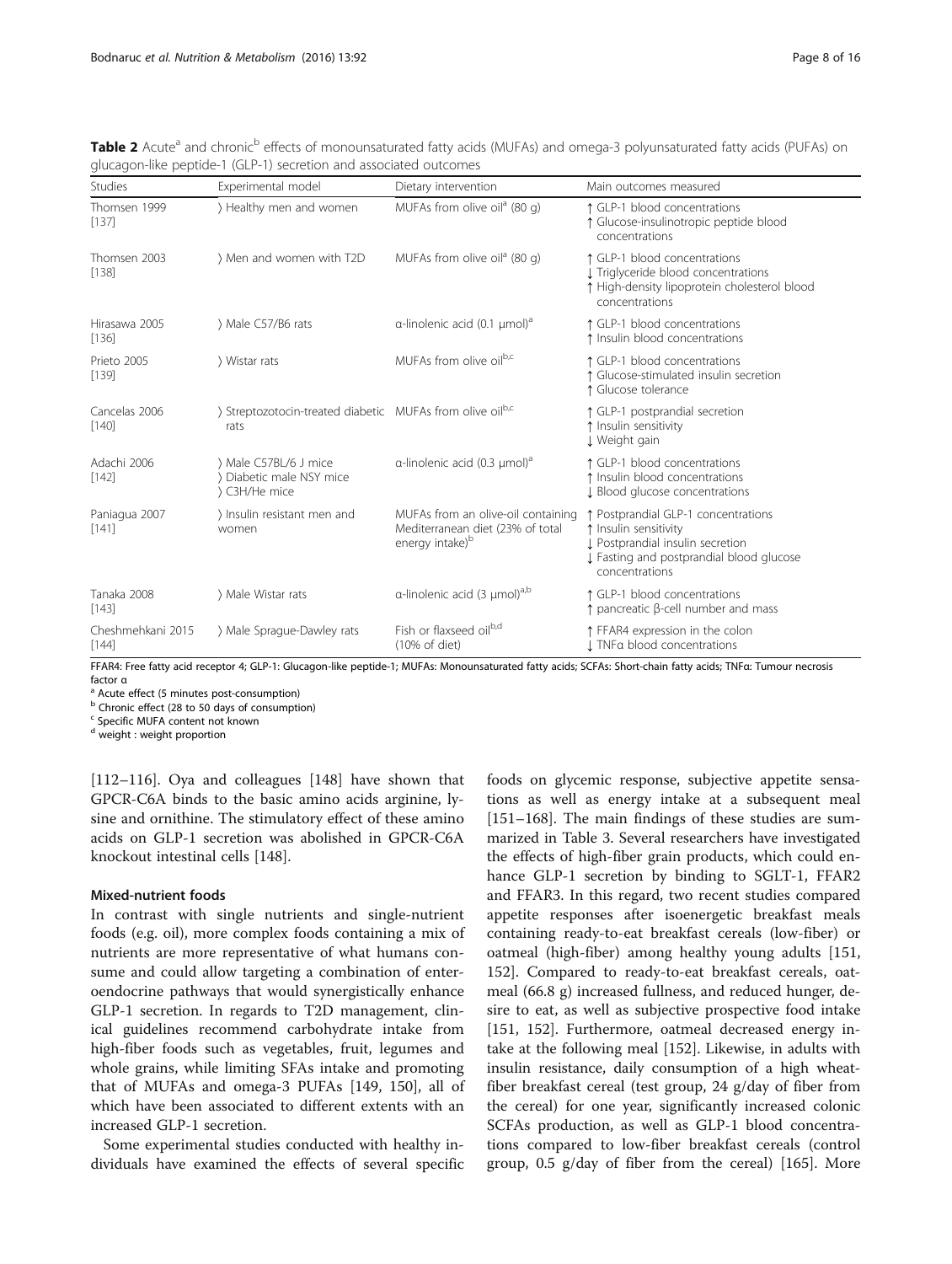| Studies             | Subjects |                                    | Dietary intervention                                                                     |          | Main outcomes measured                                                                                                                                                                                                                                                                                            |  |
|---------------------|----------|------------------------------------|------------------------------------------------------------------------------------------|----------|-------------------------------------------------------------------------------------------------------------------------------------------------------------------------------------------------------------------------------------------------------------------------------------------------------------------|--|
|                     |          | N Characteristics                  | Food                                                                                     | Duration |                                                                                                                                                                                                                                                                                                                   |  |
| Rebello 2013 [151]  |          | 48 > Healthy <sup>a</sup>          | Oatmeal <sup>b</sup> (66.8 g)                                                            | 4 h      | ↑ Fullness<br><b>J</b> Hunger<br>↓ Desire to eat<br>Prospective food consumption                                                                                                                                                                                                                                  |  |
| Rebello 2016 [152]  |          | $48$ > Healthy                     | Oatmeal <sup>b</sup> (66.8 g)                                                            | 4 h      | ↑ Fullness<br>J Hunger<br>J Desire to eat<br>Prospective food consumption<br>↓ Energy intake at the next meal                                                                                                                                                                                                     |  |
| Freeland 2010 [165] |          | 28 > Hyperinsulinemia              | High-fiber cereal<br>(24 g/day)                                                          | 1 year   | ↑ Acetate and butyrate blood concentrations<br>↑ GLP-1 blood concentrations                                                                                                                                                                                                                                       |  |
| Nilsson 2015 [166]  |          | 20 } Healthy                       | Barley kernel-based<br>bread <sup>c</sup><br>(100 g of available starch<br>per day)      | 3 days   | ↑ PYY postprandial blood concentrations<br>↑ GLP-1 fasting blood concentrations<br>↑ Fasting and postprandial breath hydrogen<br>concentrations<br>↑ Total SCFAs and acetate fasting blood<br>concentrations<br>J Blood glucose postprandial concentrations<br>I Insulin postprandial blood concentrations        |  |
| Jenkins 2006 [156]  |          | 15 > Healthy                       | Raw almonds <sup>b</sup> (60.0 g)                                                        | 4 h      | J Blood glucose postprandial concentrations<br>I Insulin postprandial blood concentrations<br>↓ Oxydative damage to proteins measured in blood<br>serum                                                                                                                                                           |  |
| Josse 2007 [167]    | 9        | > Healthy                          | Raw almonds <sup>c</sup><br>$(30, 60$ and $90$ q)                                        | 4 h      | ↓ Blood glucose postprandial concentrations <sup>d</sup>                                                                                                                                                                                                                                                          |  |
| Jenkins 2008 [157]  |          | 27 > Hyperlipidemia                | Raw almonds-<br>$(37.0 \text{ and } 73.0 \text{ q})$                                     | 1 month  | 1 24-hour insulin secretion                                                                                                                                                                                                                                                                                       |  |
| Mori 2011 [159]     |          | 14 > Impaired glucose<br>tolerance | Raw almonds <sup>c</sup> (42.5 g)                                                        | 8 h      | ↓ Blood glucose concentrations<br>t Insulin blood concentrations<br>↓ Non esterified fatty acid blood concentrations after a<br>second meal<br>↑ Fullness                                                                                                                                                         |  |
| Kendall 2011 [153]  |          | $10$ > Healthy                     | Pistachiosb<br>$(28.0, 56.0 \text{ and } 84.0 \text{ g})$                                | 2 h      | ↓ Blood glucose concentrations <sup>d</sup>                                                                                                                                                                                                                                                                       |  |
| Kendall 2014 [154]  |          | 20 ) Metabolic syndrome            | Pistachios <sup>c</sup> (85.0 q)                                                         | 3 h      | ↑ GLP-1 postprandial blood concentrations<br>↑ Glucose-insulinotropic peptide postprandial blood<br>concentrations<br>↓ Blood glucose postprandial concentrations<br>t Insulin postprandial blood concentrations                                                                                                  |  |
| Reis 2013 [168]     |          | 30 > Obese women                   | (a) Whole peanuts <sup>c</sup><br>(42.5 g)<br>(b) Peanut butter <sup>c</sup><br>(42.5 g) | 8 h      | J Blood glucose concentrations after second standard<br>isocaloric meal (b)<br>t Insulin postprandial blood concentrations (a,b)<br>J. Non esterified fatty acid blood concentrations after<br>second meal (b)<br>↑ PYY postprandial blood concentrations (b)<br>J. Desire to eat following the second meal (a,b) |  |
| Parham 2014 [155]   |          | 48 > Type 2 diabetes               | Pistachio <sup>d</sup> (50.0 g per<br>day)                                               |          | 12 weeks J Fasting blood glucose concentrations<br>J Percentage of glycated blood haemoglobin<br>I Systolic blood pressure<br>J Body mass index<br>↓ C-reactive protein blood concentrations                                                                                                                      |  |
| Ratliff 2010 [160]  |          | 21 > Healthy men                   | Whole egg <sup>b</sup> (3)                                                               | 24 h     | J Blood glucose postprandial concentrations<br>↓ Ghrelin postprandial blood concentrations<br>I Insulin postprandial blood concentrations<br>J Hunger<br>↑ Satisfaction<br>↓ Energy intake at lunch and over 24 hours                                                                                             |  |
|                     |          | 31 > Healthy                       | Whole eggsb (2)                                                                          | 4 h      | ↑ Fullness                                                                                                                                                                                                                                                                                                        |  |

<span id="page-8-0"></span>Table 3 Summary of experimental studies assessing the effects of mixed-nutrient foods on glucagon-like peptide-1 (GLP-1) secretion and associated outcomes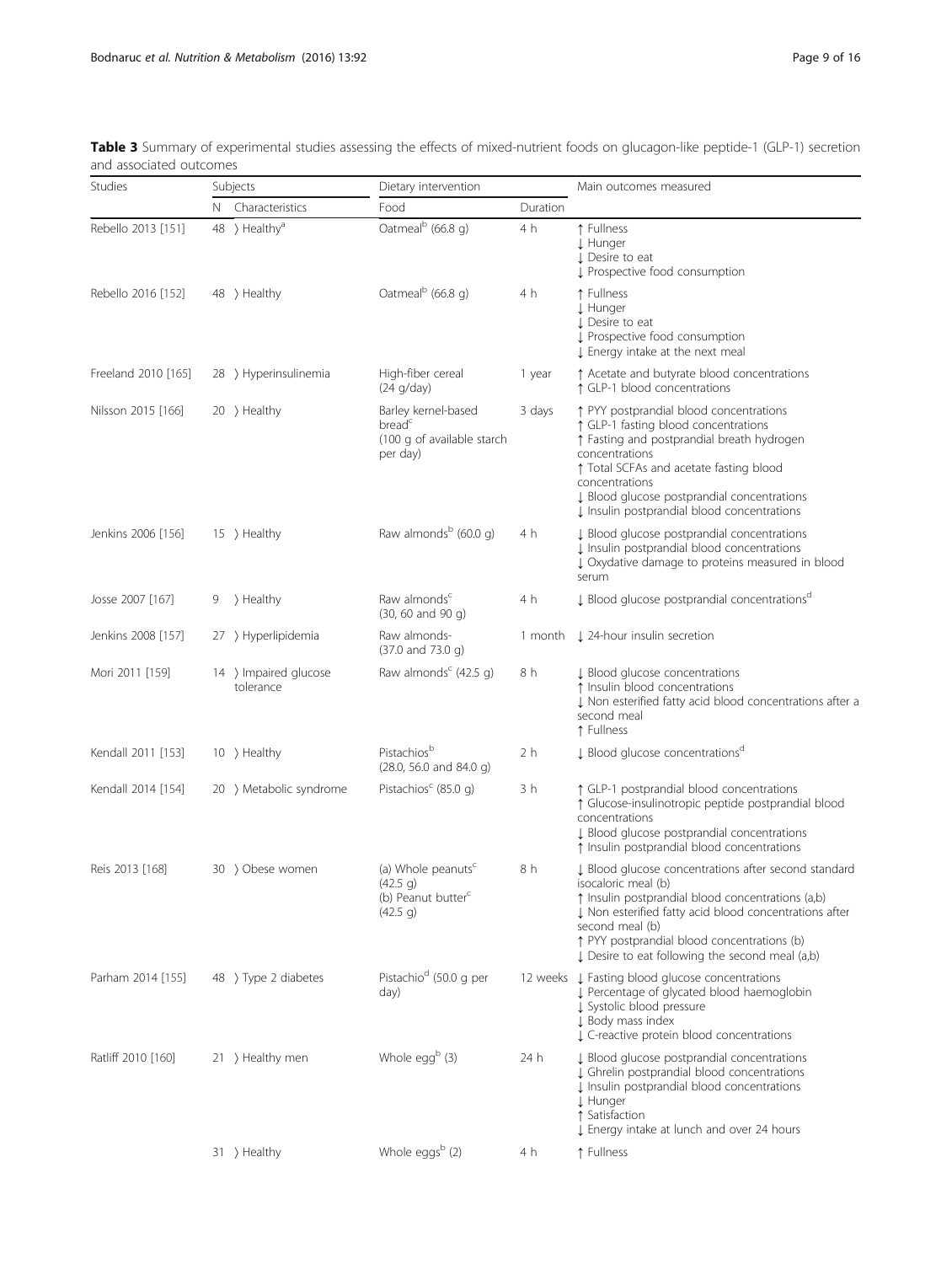| Pombo-Rodrigues<br>2011 [162] |    |                                       |                                                                   |      | <b>J</b> Desire to eat<br>I Prospective food consumption                         |
|-------------------------------|----|---------------------------------------|-------------------------------------------------------------------|------|----------------------------------------------------------------------------------|
| Vander Wal 2005<br>[161]      |    | 30 > Overweight women                 | Whole eggs <sup>b</sup> $(2)$                                     | 36 h | ↑ Satiety<br>I Energy intake at the next meal and over 24 and<br>36 hours        |
| Liu 2015<br>[163]             | 28 | > Healthy children and<br>adolescents | Eggsb                                                             | 3 h  | ↑ PYY postprandial blood concentrations                                          |
| Wien 2013 [164]               |    | 26 > Overweight                       | Fresh avocado <sup>b</sup><br>$(50.0 \text{ to } 90.0 \text{ g})$ | 3 h  | I Insulin postprandial blood concentrations<br>L Desire to eat<br>↑ Satisfaction |

Table 3 Summary of experimental studies assessing the effects of mixed-nutrient foods on glucagon-like peptide-1 (GLP-1) secretion and associated outcomes (Continued)

 $GLP-1$  Glucagon-like peptide-1, PYY Peptide tyrosine-tyrosine, SCFAs Short-chain fatty acids a Unless otherwise mentioned, study samples include adults of both sexes

b Isocaloric test and control meals, however, not marched for macronutrient contents

<sup>c</sup> Test and control meals matched for carbohydrate content only

<sup>d</sup> In a dose-dependent matter

specifically, at 9 months into the intervention, acetate and butyrate plasma concentrations were already significantly higher in the test group [[165\]](#page-14-0). Along the same lines, Nilsson and colleagues [[166](#page-14-0)] showed that consumption of high-fiber barley kernel-based bread for 3 days was associated with increased fasting GLP-1 blood concentrations, as well as increased postprandial PYY blood concentrations in healthy adults. These changes in GI peptides concentrations were associated with improved insulin sensitivity and decreased postprandial blood glucose concentrations in healthy individuals [\[166\]](#page-14-0). The fact that the authors found an increase in breath hydrogen and SCFAs blood concentrations, suggests that the positive effects of the barley kernelbased bread were mediated by an increased SCFAs production triggered by the colonic of dietary fiber [[166](#page-14-0)].

The addition of foods with a high protein, MUFAs and fiber content, such as almonds (30.0 to 90.0 g) or pistachios (28.0 to 85.0 g) to a high-carbohydrate meal has also been shown to improve postprandial glycemic responses in a dose-dependent manner [[153](#page-14-0)–[159,](#page-14-0) [167](#page-15-0)]. Jenkins and colleagues [\[156](#page-14-0)] also found a decrease in insulin secretion in healthy adults and in adults with hyperlipidemia following acute and prolonged almond consumption. Similarly, daily intake of 50.0 g of pistachios for 12 weeks decreased C-reactive protein blood concentrations, systolic blood pressure, and body mass index in adults with T2D [[155](#page-14-0)]. In women with obesity, consumption of peanuts (42.5 g) or peanut butter (42.5 g) as part of a standard breakfast meal increased postprandial insulin blood concentrations and decreased desire to eat following a standard lunch meal [\[166](#page-14-0)]. Additionally, peanut butter significantly increased postprandial PYY blood concentrations and decreased postprandial blood glucose concentrations following the standard lunch meal [[166](#page-14-0)]. Since GLP-1 and PYY are coreleased from L-cells [\[12](#page-11-0)], it is plausible that peanut butter may also promote postprandial GLP-1 secretion.

Only three of these studies assessed GLP-1 blood concentrations [[154](#page-14-0), [159,](#page-14-0) [168\]](#page-15-0). Mori et al. [[159](#page-14-0)] found no significant differences in GLP-1 blood concentrations following the addition of 42.5 g of almonds to a carbohydrate-containing meal, which could be due to the small sample size of the study. Indeed, with a larger sample size, Kendall et al. [[154](#page-14-0)] found higher GLP-1 and glucose insulinotropic peptide blood concentrations following the addition of 85.0 g of pistachios to a carbohydrate-containing meal in adults with metabolic syndrome. As Reis et al. [[168](#page-15-0)] showed no statistically significant difference in GLP-1 blood concentrations with the addition of 42.5 g of peanuts or peanut butter to a carbohydrate-containing meal, it is also possible that higher quantities of nuts are necessary to induce a sufficient rise in GI hormone secretion.

Consumption of eggs (2 to 3), which are high in protein and also contain MUFAs, for breakfast or lunch, has been shown to improve subjective postprandial appetite sensations [[160](#page-14-0)–[163](#page-14-0)]. Furthermore, when compared to a bagel breakfast, consumption of a breakfast containing eggs (3) in adult men was associated with a lower postprandial blood glucose concentrations, decreased hunger, and reduced energy intake in the next 24 hours [[160\]](#page-14-0). Men also reported higher subjective satisfaction after eating eggs [\[160\]](#page-14-0). While GLP-1 blood concentrations were not measured in these studies, Li and al. [[163\]](#page-14-0) found a significant increase in postprandial blood concentrations of PYY in adolescents following ingestion of an egg-containing breakfast compared to an isocaloric bagel breakfast. One study also showed that adding avocado (50 to 90 g), which is high in fiber and MUFAs, to a high-carbohydrate isocaloric meal improved subjective satiety sensation and satisfaction [\[164\]](#page-14-0).

# Discussion and Conclusion

In light of this literature review, it is evident that manipulating the composition of the diet in order to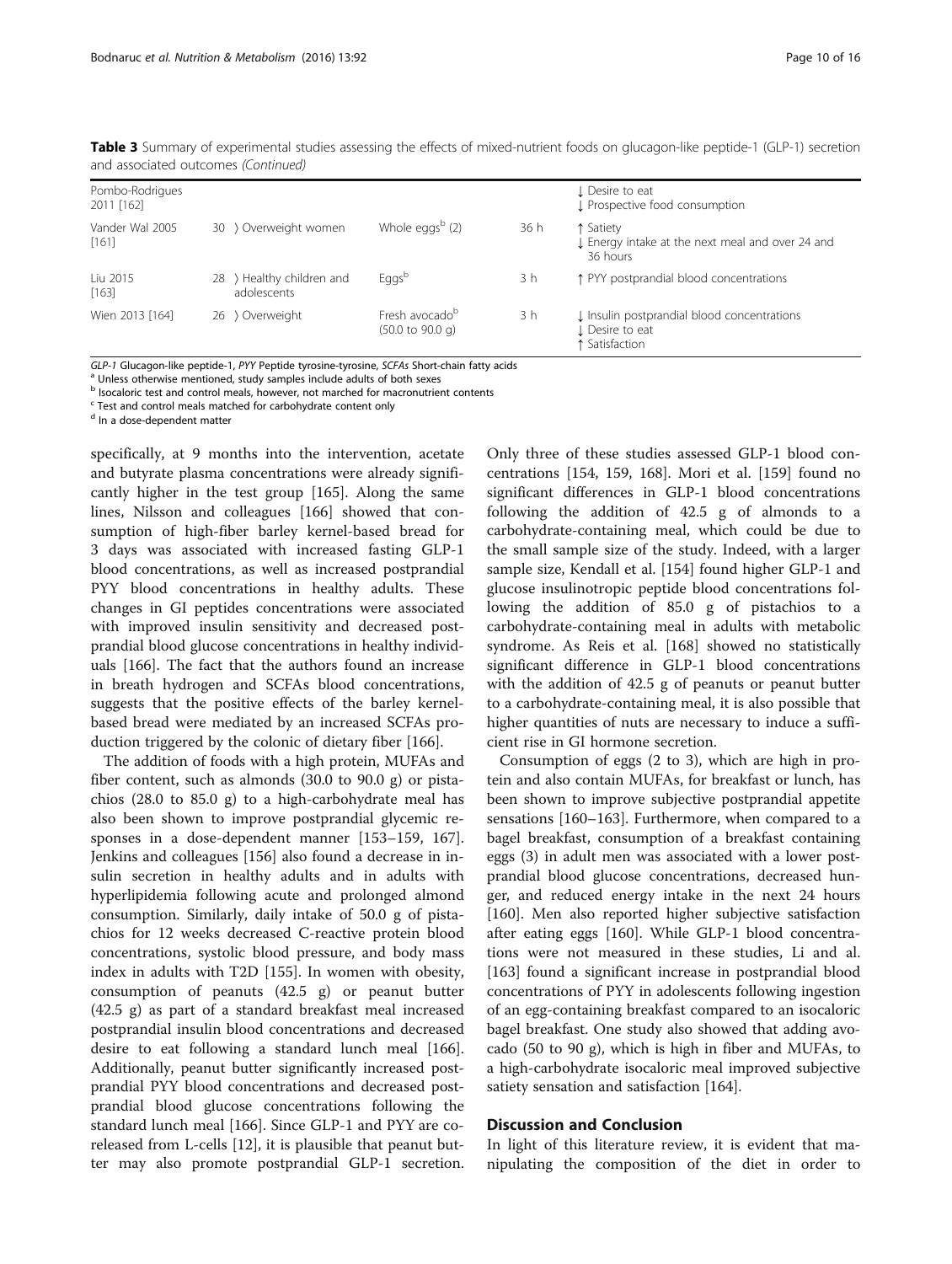promote GLP-1 secretion represents a promising lifestyle strategy for obesity and T2D management. The therapeutic potential of GLP-1 has already been established as several pharmaceutical agents promoting its effects are successfully used for blood glucose management in individuals with T2D, and for body weight management in individuals with obesity [\[87,](#page-12-0) [89\]](#page-13-0). In comparison with the use of GLP-1Rs agonists and DPP-IV inhibitors, targeting endogenous pathways through dietary modifications has the added benefits of potentially stimulating the release of other anorexigenic gut peptides (e.g. PYY), promoting beneficial changes in several markers of cardiometabolic health such as helping normalize blood lipid profile and blood pressure, as well as avoiding side effects associated with medication. Furthermore, as DPP-IV pharmacological action depends on the bioavailability of endogenous GLP-1 into the blood-stream, combining the use of this drug type with a diet promoting GLP-1 secretion could promote DPP-IV inhibitors' action and potentially allow the use of lower doses. Therefore, it would be worthwhile to investigate the relationship between diet composition and DPP-IV inhibitors' efficacy in future studies.

When summarizing existing studies on the modulation of endogenous GLP-1 secretion from enteroendocrine L-cells by single nutrients and their by-products (e.g. non digestible carbohydrates and SCFAs), singlenutrient foods (e.g. olive oil, fish oil) as well as mixednutrient foods, it appears that the nutritional modulation of GLP-1 secretion involves several GPCRs expressed on L-cells. Furthermore, specific mechanisms for the increase in GLP-1 synthesis and secretion in L-cells include the up-regulation of proglucagon expression [[129](#page-14-0), [132](#page-14-0)–[134](#page-14-0)], as well as that of post-transcriptional factors (e.g. pro-hormone convertase 1) [\[132\]](#page-14-0). The synthesis and secretion of GLP-1 may also be enhanced by promoting the differentiation of intestinal stem cells into Lcells [[134](#page-14-0)].

In comparison with single nutrients, mixed-nutrient foods theoretically constitute a more promising and practical treatment option as they can allow targeting several enteroendocrine pathways. The main limitation of existing studies assessing the effects of specific foods is that it is impossible to distinguish the specific impact of macronutrient types (e.g. MUFAs versus SFAs) from the impact of the amount of the intake per se because none of the experimental meals were matched for macronutrient content. Furthermore, several studies [[154, 156](#page-14-0), [161,](#page-14-0) [167](#page-15-0), [168\]](#page-15-0) did not use isocaloric test and control meals. In these studies, the test meal was contained more calories which leads to question whether the observed effects is to be attributed to the tested foods or the energy content of the meal. These limitations call for more rigorous experimental designs to

confirm the effects of these foods on GLP-1's and other gut hormone's secretion. Future studies should also aim to gain a better understanding of dose-specific effects of single nutrients, mixed nutrients, specific foods and food combinations in humans. There is also a need to compare the effects of food ingestion on GLP-1 secretion in healthy adults versus adults with metabolic disturbances such as metabolic syndrome, impaired glucose tolerance, and T2D. Well-designed randomised control trials should be planned to evaluate the impact of foods promoting GLP-1 secretion on the progression from impaired glucose tolerance to frank T2D. Lastly, efforts should be made to identify ranges of postprandial GLP-1 concentrations that are associated with beneficial metabolic effects acutely and in the long-term. Such knowledge advances could help individuals modify their dietary habits in a way that obesity and T2D could be better managed and maybe prevented.

#### Abbreviations

AgRP: Agouti-related peptide; ARC: Arcuate nucleus; CART: Cocaine and amphetamine-regulated transcript; CaSR: Calcium-sensing receptor; DMN: Dorso-medial nucleus; DPP-IV: Dipeptidyl-peptidase IV; FFAR1-4: Free fatty acid receptor 1-4; GI: Gastrointestinal; GLP-1: Glucagon-like peptide-1; GLP-1R(s): Glucagon-like peptide-1 receptor(s); GPCR(s): G-protein coupled receptor(s); GPCR-C6A: Class C group 6, subtype A G-protein coupled receptor; mRNA: Messenger ribonucleic acid; MUFA(s): Monounsaturated fatty acid(s); NPY: Neuropeptide Y; NTS: Nucleus tractus solitarius; POMC: Proopiomelanocortine; PUFA(s): Polyunsaturated fatty acid(s); PVN: Paraventricular nucleus; PYY: Peptide tyrosine-tyrosine; SFA(s): Saturated fatty acid(s); SGLT-1: Sodium glucose transporter-1; T2D: Type 2 diabetes; TNFα: Tumour necrosis factor α; α-MSH: α-melanocyte stimulating hormone

#### Acknowledgements

Not applicable.

#### Funding

This review was supported by a pilot study grant from the Montfort Hospital Research Institute to IG. AMB is supported by master scholarships from the Canadian Institute of Health Research and from the Montfort Hospital Research Institute. RB is supported by a doctoral scholarship from Fonds de Recherche en Santé du Québec.

#### Availability of data and material

Not applicable as no datasets were generated or analysed for this review article.

#### Authors' contribution

AMB, DP and IG formulated the aim of this review. AMB conducted the bibliographical search, critically reviewed articles included in this paper and took primary responsibility in its redaction. DP, RB and IG participated in the critical review of selected articles and revised this paper for important intellectual content. All co-authors read and approved the final version of this manuscript.

#### Competing interests

The authors declare that they have no competing interests.

#### Consent for publication

Not applicable.

# Ethics approval and consent to participate

Not applicable.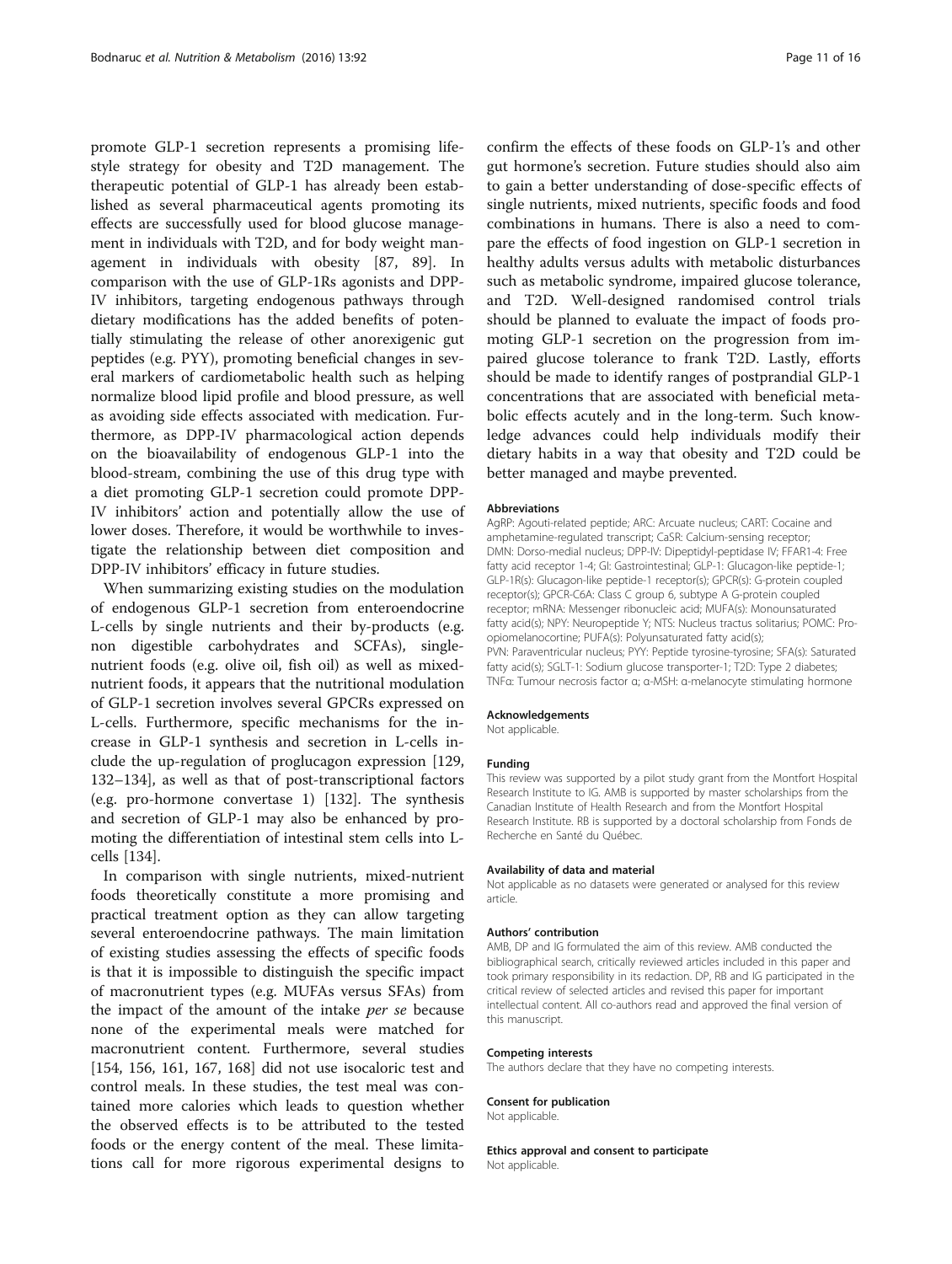### <span id="page-11-0"></span>Author details

<sup>1</sup>School of Human Kinetics, Faculty of Health Sciences, University of Ottawa, 35, University Private, Room 050F, K1N 6N5 Ottawa, ON, Canada. <sup>2</sup>Institut de Recherche de l'Hôpital Montfort, Institut du savoir, 745 Montreal Road, Room 202, K1K 0T2 Ottawa, ON, Canada. <sup>3</sup>School of Nutrition Sciences, Faculty of Health Sciences, University of Ottawa, 35 University Private, Room 050F, K1N 6N5 Ottawa, ON, Canada. <sup>4</sup>School of Nutrition Sciences, Faculty of Health Sciences, University of Ottawa, 25 University Private, Room 116, K1N 6N5 Ottawa, ON, Canada.

#### Received: 19 October 2016 Accepted: 30 November 2016 Published online: 09 December 2016

#### References

- 1. Stettler C, Allemann S, Jüni P, Cull CA, Holman RR, Egger M, Krähenbühl S, Diem P. Glycemic control and macrovascular disease in types 1 and 2 diabetes mellitus: Meta-analysis of randomized trials. Am Heart J. 2006;152:27–38.
- 2. Nouwen A, Winkley K, Twisk J, Lloyd CE, Peyrot M, Ismail K, Pouwer F. Type 2 diabetes mellitus as a risk factor for the onset of depression: a systematic review and meta-analysis. Diabetologia. 2010;53:2480–6.
- Goldney RD, Phillips PJ, Fisher LJ, Wilson DH. Diabetes, depression, and quality of life: a population study. Diabetes Care. 2004;27:1066–70.
- 4. Anderson JW, Kendall CWC, Jenkins DJA. Importance of weight management in Type 2 diabetes: review with meta-analysis of clinical studies. J Am Coll Nutr. 2003;22:331–9.
- 5. Whitlock G, Lewington S, Sherliker P, Clarke R, Emberson J, Halsey J, Qizilbash N, Collins R, Peto R. Body-mass index and cause-specific mortality in 900 000 adults: collaborative analyses of 57 prospective studies. Lancet. 2009;373:1083–96.
- 6. Kelly T, Yang W, Chen C-S, Reynolds K, He J. Global burden of obesity in 2005 and projections to 2030. Int J Obes (Lond). 2008;32:1431–7.
- 7. Wild S, Roglic G, Green A, Sicree R, King H. Global Prevalence of Diabetes: Estimates for the year 2000 and projections for 2030. Diabetes Care. 2004; 27:1047–53.
- 8. Schoeller D a. The energy balance equation: looking back and looking forward are two very different views. Nutr Rev. 2009;67:249–54.
- 9. Doucet É, Cameron J. Appetite control after weight loss: what is the role of bloodborne peptides? Appl Physiol Nutr Metab. 2007;32:523–32.
- 10. Holst JJ. The physiology of glucagon-like peptide 1. Physiol Rev. 2007;87:1409–39. 11. Reimann F, Tolhurst G, Gribble FM. G-protein-coupled receptors in intestinal chemosensation. Cell Metab. 2012;15:421–31.
- 12. Gunawardene AR, Corfe BM, Staton CA. Classification and functions of enteroendocrine cells of the lower gastrointestinal tract. Int J Exp Pathol. 2011;92:219–31.
- 13. Han VK, Hynes MA, Jin C, Towle AC, Lauder JM, Lund PK. Cellular localization of proglucagon/glucagon-like peptide I messenger RNAs in rat brain. J Neurosci Res. 1986;16:97–107.
- 14. Larsen P, Tang-Christensen M, Holst J, Ørskov C. Distribution of glucagonlike peptide-1 and other preproglucagon-derived peptides in the rat hypothalamus and brainstem. Neuroscience. 1997;77:257–70.
- 15. Dhanvantari S, Seidah NG, Brubaker PL. Role of prohormone convertases in the tissue-specific processing of proglucagon. Mol Endocrinol. 1996;10:342–55.
- 16. Conlon J. Proglucagon-derived peptides: nomenclature, biosynthetic relationships and physiological roles. Diabetologia. 1988;31:563–6.
- 17. Mojsov S, Heinrich G, Wilson IB, Ravazzola M, Orci L, Habener JF. Preproglucagon gene expression in pancreas and intestine diversifies at the level of post-translational processing. J Biol Chem. 1986;261:11880–9.
- 18. Novak U, Wilks A, Buell G, McEwen S. Identical mRNA for preproglucagon in pancreas and gut. Eur J Biochem. 1987;164:553–8.
- 19. Tucker JD, Dhanvantari S, Brubaker PL. Proglucagon processing in islet and intestinal cell lines. Regul Pept. 1996;62:29–35.
- 20. Nauck MA, Siemsglüss J, Orskov C, Holst JJ. Release of glucagon-like peptide 1 (GLP-1 [7-36 amide]), gastric inhibitory polypeptide (GIP) and insulin in response to oral glucose after upper and lower intestinal resections. Z Gastroenterol. 1996;34:159–66.
- 21. Deacon CF, Johnsen AH, Holst JJ. Degradation of glucagon-like peptide-1 by human plasma in vitro yields an N-terminally truncated peptide that is a major endogenous metabolite in vivo. J Clin Endocrinol Metab. 1995;80:952–7.
- 22. Deacon CF, Pridal L, Klarskov L, Olesen M, Holst JJ. Glucagon-like peptide 1 undergoes differential tissue-specific metabolism in the anesthetized pig. Am J Physiol Endocrinol Metab. 1996;271:E458–464.
- 23. Hansen L, Deacon CF, Orskov C, Holst JJ. Glucagon-like peptide-1-(7- 36)amide is transformed to glucagon-like peptide-1-(9-36)amide by dipeptidyl peptidase IV in the capillaries supplying the L cells of the porcine intestine. Endocrinology. 1999;140:5356–63.
- 24. Nauck MA, Homberger E, Siegel EG, Allen RC, Eaton RP, Ebert R, Creutzfeldt W. Incretin effects of increasing glucose loads in man calculated from venous insulin and C-peptide responses. J Clin Endocrinol Metab. 1986;63:492–8.
- 25. Orskov C, Wettergren A, Holst JJ. Secretion of the incretin hormones glucagon-like peptide-1 and gastric inhibitory polypeptide correlates with insulin secretion in normal man throughout the day. Scand J Gastroenterol. 1996;31:665–70.
- 26. Edwards CM, Todd JF, Mahmoudi M, Wang Z, Wang RM, Ghatei MA, Bloom SR. Glucagon-like peptide 1 has a physiological role in the control of postprandial glucose in humans: studies with the antagonist exendin 9-39. Diabetes. 1999;48:86–93.
- 27. Wang Z, Wang RM, Owji AA, Smith DM, Ghatei MA, Bloom SR. Glucagon-like peptide-1 is a physiological incretin in rat. J Clin Invest. 1995;95:417–21.
- 28. Drucker DJ, Philippe J, Mojsov S, Chick WL, Habener JF. Glucagon-like peptide I stimulates insulin gene expression and increases cyclic AMP levels in a rat islet cell line. Proc Natl Acad Sci U S A. 1987;84:3434–8.
- 29. Nauck M, Stöckmann F, Ebert R, Creutzfeldt W. Reduced incretin effect in Type 2 (non-insulin-dependent) diabetes. Diabetologia. 1986;29:46–52.
- 30. Madsbad S, Kehlet H, Hilsted J, Tronier B. Discrepancy between plasma Cpeptide and insulin response to oral and intravenous glucose. Diabetes. 1983;32:436–8.
- 31. Holst JJ. Role of incretin hormones in the regulation of insulin secretion in diabetic and nondiabetic humans. AJP Endocrinol Metab. 2004;287:E199–206.
- 32. Kaneko K, Shirotani T, Araki E, Matsumoto K, Taguchi T, Motoshima H, Yoshizato K, Kishikawa H, Shichiri M. Insulin inhibits glucagon secretion by the activation of PI3-kinase in In-R1-G9 cells. Diabetes Res Clin Pract. 1999;44:83–92.
- 33. Maruyama H, Hisatomi A, Orci L, Grodsky GM, Unger RH. Insulin within islets is a physiologic glucagon release inhibitor. J Clin Invest. 1984;74:2296–9.
- 34. De Heer J, Rasmussen C, Coy DH, Holst JJ. Glucagon-like peptide-1, but not glucose-dependent insulinotropic peptide, inhibits glucagon secretion via somatostatin (receptor subtype 2) in the perfused rat pancreas. Diabetologia. 2008;51:2263–70.
- 35. Pick A, Clark J, Kubstrup C, Levisetti M, Pugh W, Bonner-Weir S, Polonsky KS. Role of apoptosis in failure of beta-cell mass compensation for insulin resistance and beta-cell defects in the male Zucker diabetic fatty rat. Diabetes. 1998;47:358–64.
- 36. Li Y, Hansotia T, Yusta B, Ris F, Halban PA, Drucker DJ. Glucagon-like peptide-1 receptor signaling modulates beta cell apoptosis. J Biol Chem. 2003;278:471–8.
- 37. Farilla L, Hui H, Bertolotto C, Kang E, Bulotta A, Di Mario U, Perfetti R. Glucagon-Like Peptide-1 Promotes Islet cell growth and inhibits apoptosis in Zucker diabetic Rats. Endocrinology. 2013;143:4397–408.
- 38. Perfetti R, Zhou J, Doyle ME, Egan JM. Glucagon-Like Peptide-1 induces cell proliferation and Pancreatic-Duodenum Homeobox-1 expression and increases endocrine cell mass in the pancreas of old, Glucose-Intolerant Rats. Endocrinology. 2013;141:4600–5.
- 39. Rui L. Brain regulation of energy balance and body weight. Rev Endocr Metab Disord. 2013;14:387–407.
- 40. Morton GJ, Meek TH, Schwartz MW. Neurobiology of food intake in health and disease. Nat Rev Neurosci. 2014;15:367–78.
- 41. Alvarez E, Roncero I, Chowen JA, Thorens B, Blázquez E. Expression of the glucagon-like peptide-1 receptor gene in rat brain. J Neurochem. 1996;66:920–7.
- 42. Merchenthaler I, Lane M, Shughrue P. Distribution of pre-pro-glucagon and glucagon-like peptide-1 receptor messenger RNAs in the rat central nervous system. J Comp Neurol. 1999;403:261–80.
- 43. Vahl TP, Tauchi M, Durler TS, Elfers EE, Fernandes TM, Bitner RD, Ellis KS, Woods SC, Seeley RJ, Herman JP, D'Alessio DA. Glucagon-like peptide-1 (GLP-1) receptors expressed on nerve terminals in the portal vein mediate the effects of endogenous GLP-1 on glucose tolerance in rats. Endocrinology. 2007;148:4965–73.
- 44. Göke R, Larsen PJ, Mikkelsen JD, Sheikh SP. Distribution of GLP-1 Binding sites in the Rat brain: evidence that Exendin-4 is a Ligand of Brain GLP-1 Binding Sites. Eur J Neurosci. 1995;7:2294–300.
- 45. Orskov C, Poulsen SS, Møller M, Holst JJ. Glucagon-like peptide I receptors in the subfornical organ and the area postrema are accessible to circulating glucagon-like peptide I. Diabetes. 1996;45:832–5.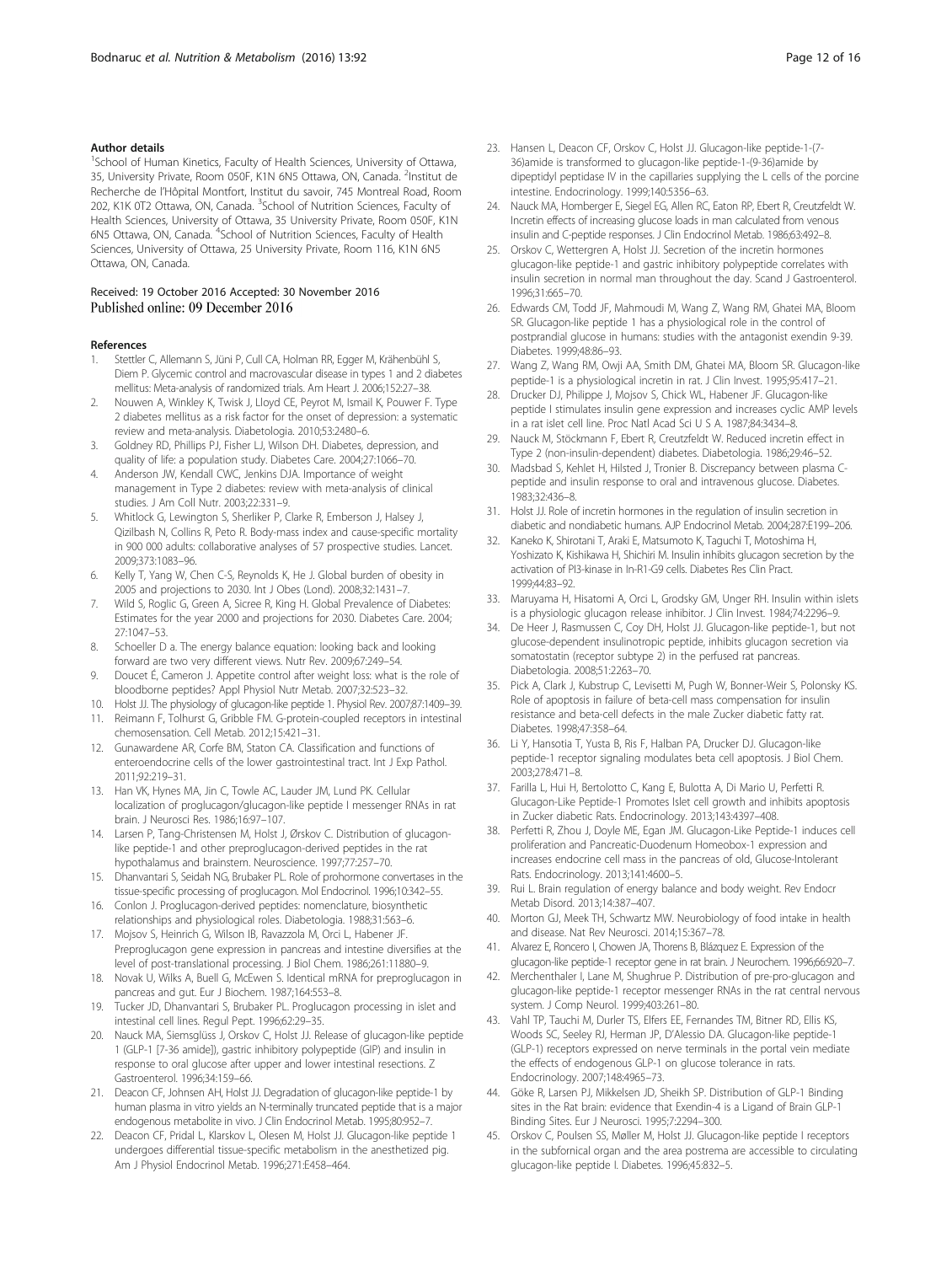- <span id="page-12-0"></span>46. Secher A, Jelsing J, Baquero AF, Hecksher-Sørensen J, Cowley MA, Dalbøge LS, Hansen G, Grove KL, Pyke C, Raun K, Schäffer L, Tang-Christensen M, Verma S, Witgen BM, Vrang N, Bjerre KL. The arcuate nucleus mediates GLP-1 receptor agonist liraglutide-dependent weight loss. J Clin Invest. 2014;124:4473–88.
- 47. Yang Y, Moghadam AA, Cordner ZA, Liang N-C, Moran TH. Long term exendin-4 treatment reduces food intake and body weight and alters expression of brain homeostatic and reward markers. Endocrinology. 2014;155:3473–83.
- 48. Dockray GJ. Enteroendocrine cell signalling via the vagus nerve. Curr Opin Pharmacol. 2013;13:954–8.
- 49. Nakagawa A, Satake H, Nakabayashi H, Nishizawa M, Furuya K, Nakano S, Kigoshi T, Nakayama K, Uchida K. Receptor gene expression of glucagon-like peptide-1, but not glucose-dependent insulinotropic polypeptide, in rat nodose ganglion cells. Auton Neurosci. 2004;110:36–43.
- 50. Rüttimann EB, Arnold M, Hillebrand JJ, Geary N, Langhans W. Intrameal hepatic portal and intraperitoneal infusions of glucagon-like peptide-1 reduce spontaneous meal size in the rat via different mechanisms. Endocrinology. 2009;150:1174–81.
- 51. Abbott CR, Monteiro M, Small CJ, Sajedi A, Smith KL, Parkinson JRC, Ghatei MA, Bloom SR. The inhibitory effects of peripheral administration of peptide YY(3- 36) and glucagon-like peptide-1 on food intake are attenuated by ablation of the vagal-brainstem-hypothalamic pathway. Brain Res. 2005;1044:127–31.
- 52. Rodriquez de Fonseca F, Navarro M, Alvarez E, Roncero I, Chowen JA, Maestre O, Gómez R, Muñoz RM, Eng J, Blázquez E. Peripheral versus central effects of glucagon-like peptide-1 receptor agonists on satiety and body weight loss in Zucker obese rats. Metabolism. 2000;49:709–17.
- 53. Talsania T, Anini Y, Siu S, Drucker DJ, Brubaker PL. Peripheral exendin-4 and peptide YY(3-36) synergistically reduce food intake through different mechanisms in mice. Endocrinology. 2005;146:3748–56.
- 54. Chelikani PK, Haver AC, Reidelberger RD. Intravenous infusion of glucagon-like peptide-1 potently inhibits food intake, sham feeding, and gastric emptying in rats. Am J Physiol Regul Integr Comp Physiol. 2005;288:R1695–706.
- 55. Szayna M, Doyle ME, Betkey JA, Holloway HW, Spencer RG, Greig NH, Egan JM. Exendin-4 decelerates food intake, weight gain, and fat deposition in Zucker rats. Endocrinology. 2000;141:1936–41.
- 56. Williams KE, Washington MC, Johnson-Rouse T, Johnson RE, Freeman C, Reed C, Heath J, Sayegh AI. Exogenous glucagon-like peptide-1 acts in sites supplied by the cranial mesenteric artery to reduce meal size and prolong the intermeal interval in rats. Appetite. 2015;96:254–9.
- 57. Flint A, Raben A, Astrup A, Holst JJ. Glucagon-like peptide 1 promotes satiety and suppresses energy intake in humans. J Clin Invest. 1998;101:515–20.
- 58. Näslund E, Gutniak M, Skogar S, Rössner S, Hellström PM. Glucagon-like peptide 1 increases the period of postprandial satiety and slows gastric emptying in obese men. Am J Clin Nutr. 1998;68:525–30.
- 59. Näslund E, Barkeling B, King N, Gutniak M, Blundell JE, Holst JJ, Rössner S, Hellström PM. Energy intake and appetite are suppressed by glucagon-like peptide-1 (GLP-1) in obese men. Int J Obes Relat Metab Disord. 1999;23:304–11.
- 60. Gutzwiller JP, Drewe J, Göke B, Schmidt H, Rohrer B, Lareida J, Beglinger C. Glucagon-like peptide-1 promotes satiety and reduces food intake in patients with diabetes mellitus type 2. Am J Physiol. 1999;276(5 Pt 2):R1541–4.
- 61. Flint A, Raben A, Ersbøll AK, Holst JJ, Astrup A. The effect of physiological levels of glucagon-like peptide-1 on appetite, gastric emptying, energy and substrate metabolism in obesity. Int J Obes Relat Metab Disord. 2001;25:781–92.
- 62. Toft-Nielsen MB, Madsbad S, Holst JJ. Continuous subcutaneous infusion of glucagon-like peptide 1 lowers plasma glucose and reduces appetite in type 2 diabetic patients. Diabetes Care. 1999;22:1137–43.
- 63. Berthoud H-R, Lenard NR, Shin AC. Food reward, hyperphagia, and obesity. Am J Physiol Regul Integr Comp Physiol. 2011;300:R1266–77.
- 64. Volkow ND, Wang GJ, Fowler JS, Tomasi D, Baler R. Food and drug reward: overlapping circuits in human obesity and addiction. Curr Top Behav Neurosci. 2012;11:1–24.
- 65. Van Bloemendaal L, Veltman DJ, Ten Kulve JS, Groot PFC, Ruhé HG, Barkhof F, Sloan JH, Diamant M, Ijzerman RG. Brain reward-system activation in response to anticipation and consumption of palatable food is altered by glucagon-like peptide-1 receptor activation in humans. Diabetes Obes Metab. 2015;17:878–86.
- 66. Stice E, Spoor S, Ng J, Zald DH. Relation of obesity to consummatory and anticipatory food reward. Physiol Behav. 2009;97:551–60.
- 67. Stice E, Spoor S, Bohon C, Veldhuizen MG, Small DM. Relation of reward from food intake and anticipated food intake to obesity: a functional magnetic resonance imaging study. J Abnorm Psychol. 2008;117:924–35.
- 68. Small DM, Jones-Gotman M, Dagher A. Feeding-induced dopamine release in dorsal striatum correlates with meal pleasantness ratings in healthy human volunteers. Neuroimage. 2003;19:1709–15.
- 69. Van Bloemendaal L, Veltman DJ, ten Kulve JS, Drent ML, Barkhof F, Diamant M, IJzerman RG. Emotional eating is associated with increased brain responses to food-cues and reduced sensitivity to GLP-1 receptor activation. Obesity. 2015;23:2075–82.
- 70. Van Bloemendaal L, IJzerman RG, ten Kulve JS, Barkhof F, Konrad RJ, Drent ML, Veltman DJ, Diamant M. GLP-1 Receptor activation modulates appetite- and reward-related brain areas in humans. Diabetes. 2014;63:4186–96.
- 71. Dossat AM, Lilly N, Kay K, Williams DL. Glucagon-like peptide 1 receptors in nucleus accumbens affect food intake. J Neurosci. 2011;31:14453–7.
- 72. Alhadeff AL, Grill HJ. Hindbrain nucleus tractus solitarius glucagon-like peptide-1 receptor signaling reduces appetitive and motivational aspects of feeding. Am J Physiol Regul Integr Comp Physiol. 2014;307:R465–70.
- 73. Egecioglu E, Engel JA, Jerlhag E. The glucagon-like peptide 1 analogue, exendin-4, attenuates the rewarding properties of psychostimulant drugs in mice. PLoS One. 2013;8, e69010.
- 74. Ten Kulve JS, Veltman DJ, van Bloemendaal L, Barkhof F, Deacon CF, Holst JJ, Konrad RJ, Sloan JH, Drent ML, Diamant M, IJzerman RG. Endogenous GLP-1 mediates postprandial reductions in activation in central reward and satiety areas in patients with type 2 diabetes. Diabetologia. 2015.
- 75. Mietlicki-Baase EG, Ortinski PI, Rupprecht LE, Olivos DR, Alhadeff AL, Pierce RC, Hayes MR. The food intake-suppressive effects of glucagon-like peptide-1 receptor signaling in the ventral tegmental area are mediated by AMPA/ kainate receptors. Am J Physiol Endocrinol Metab. 2013;305:E1367–74.
- 76. Wang X-F, Liu J-J, Xia J, Liu J, Mirabella V, Pang Correspondence ZP. Endogenous Glucagon-like Peptide-1 Suppresses High-Fat Food Intake by Reducing Synaptic Drive onto Mesolimbic Dopamine Neurons. Cell Reports. 2015;12:726–33.
- 77. Anderberg RH, Anefors C, Bergquist F, Nissbrandt H, Skibicka KP. Dopamine signaling in the amygdala, increased by food ingestion and GLP-1, regulates feeding behavior. Physiol Behav. 2014;136:135–44.
- 78. Fukase N, Igarashi M, Takahashi H, Manaka H, Yamatani K, Daimon M, Tominaga M, Sasaki H. Hypersecretion of Truncated Glucagon-like Peptide-1 and Gastric Inhibitory Polypeptide in Obese Patients. Diabet Med. 1993;10:44–9.
- 79. Fukase N, Manaka H, Sugiyama K, Takahashi H, Igarashi M, Daimon M, Yamatani K, Tominaga M, Sasaki H. Response of truncated glucagon-like peptide-1 and gastric inhibitory polypeptide to glucose ingestion in noninsulin dependent diabetes mellitus. Acta Diabetol. 1995;32:165–9.
- 80. Ahren B, Larsson H, Holst J. Reduced gastric inhibitory polypeptide but normal glucagon-like peptide 1 response to oral glucose in postmenopausal women with impaired glucose tolerance. Eur J Endocrinol. 1997;137:127–31.
- 81. Lugari R, Dei Cas A, Ugolotti D, Barilli AL, Camellini C, Ganzerla GC, Luciani A, Salerni B, Mittenperger F, Nodari S, Gnudi A, Zandomeneghi R. Glucagonlike peptide 1 (GLP-1) secretion and plasma dipeptidyl peptidase IV (DPP-IV) activity in morbidly obese patients undergoing biliopancreatic diversion. Horm Metab Res. 2004;36:111–5.
- 82. Toft-Nielsen MB, Madsbad S, Holst JJ. Determinants of the effectiveness of glucagon-like peptide-1 in type 2 diabetes. J Clin Endocrinol Metab. 2001;86:3853–60.
- 83. Toft-Nielsen MB, Damholt MB, Madsbad S, Hilsted LM, Hughes TE, Michelsen BK, Holst JJ. Determinants of the impaired secretion of glucagon-like peptide-1 in type 2 diabetic patients. J Clin Endocrinol Metab. 2001;86:3717–23.
- 84. Gutzwiller J-P, Drewe J, Goke B, Schmidt H, Rohrer B, Lareida J, Beglinger C. Glucagon-like peptide-1 promotes satiety and reduces food intake in patients with diabetes mellitus type 2. Am J Physiol Regul Integr Comp Physiol. 1999;276:R1541–1544.
- 85. Aulinger BA, Vahl TP, Wilson-Pérez HE, Prigeon RL, D'Alessio DA. β-Cell Sensitivity to GLP-1 in Healthy Humans Is Variable and Proportional to Insulin Sensitivity. J Clin Endocrinol Metab. 2015;100:2489–96.
- 86. Nauck MA, Heimesaat MM, Orskov C, Holst JJ, Ebert R, Creutzfeldt W. Preserved incretin activity of glucagon-like peptide 1 [7-36 amide] but not of synthetic human gastric inhibitory polypeptide in patients with type-2 diabetes mellitus. J Clin Invest. 1993;91:301–7.
- 87. Enriori PJ, Evans AE, Sinnayah P, Cowley MA. Leptin resistance and obesity. Obesity (Silver Spring). 2006;14 Suppl 5:254S–8S.
- 88. Drucker DJ, Nauck MA. The incretin system: glucagon-like peptide-1 receptor agonists and dipeptidyl peptidase-4 inhibitors in type 2 diabetes. Lancet. 2006;368:1696–705.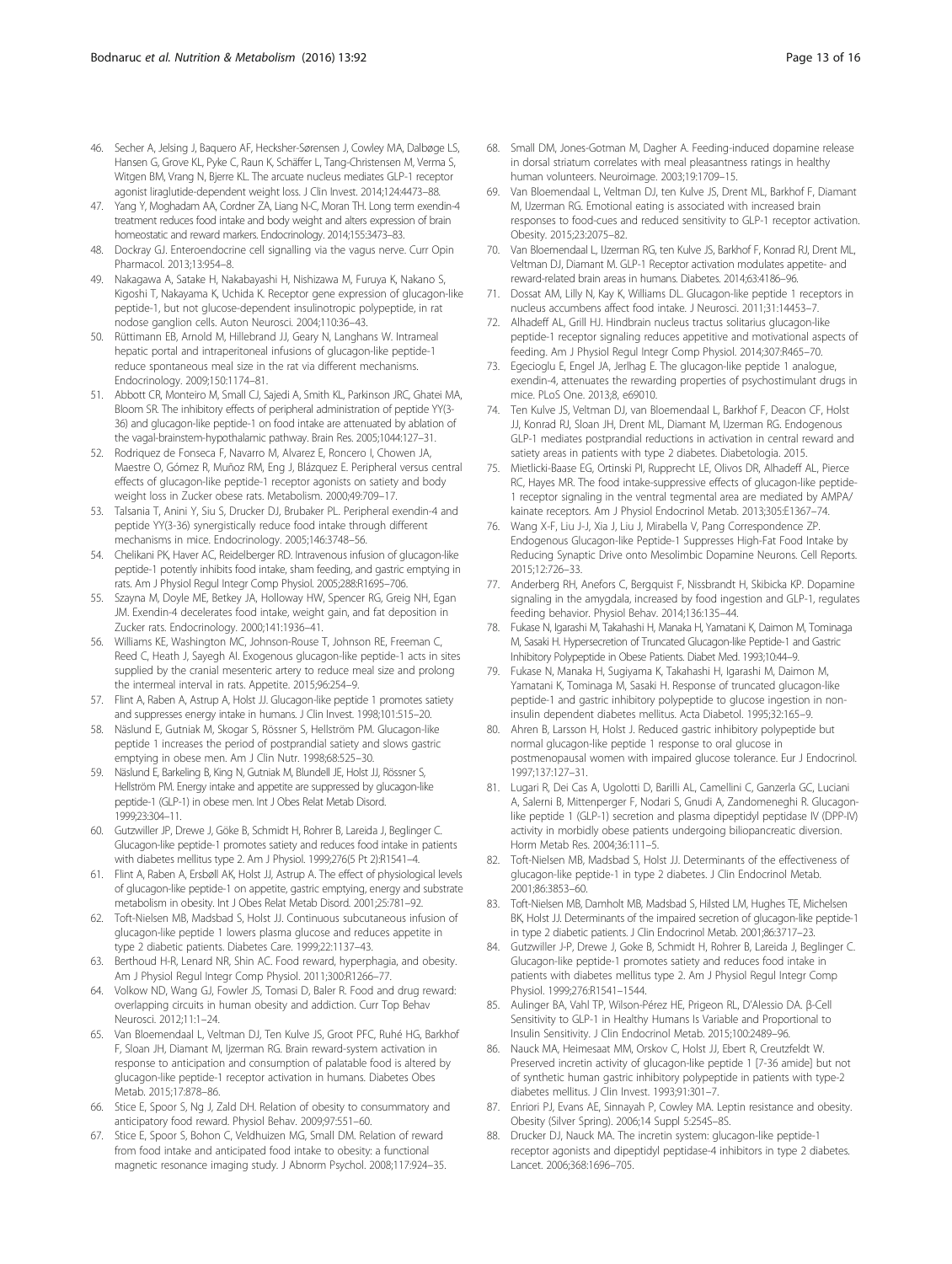- <span id="page-13-0"></span>89. Prasad-Reddy L, Isaacs D. A clinical review of GLP-1 receptor agonists: efficacy and safety in diabetes and beyond. Drugs Context. 2015;4:212283.
- 90. U.S. Food and Drug Administration. FDA approves weight-management drug Saxenda. 2014. Available at: [http://www.fda.gov/NewsEvents/Newsroom/](http://www.fda.gov/NewsEvents/Newsroom/PressAnnouncements/ucm427913.htm) [PressAnnouncements/ucm427913.htm.](http://www.fda.gov/NewsEvents/Newsroom/PressAnnouncements/ucm427913.htm)
- 91. Cefalu WT, Buse JB, Del Prato S, Home PD, LeRoith D, Nauck MA, Raz I, Rosenstock J, Riddle MC. Beyond metformin: safety considerations in the decision-making process for selecting a second medication for type 2 diabetes management: reflections from a diabetes care editors' expert forum. Diabetes Care. 2014;37:2647–59.
- 92. Le Roux CW, Aylwin SJB, Batterham RL, Borg CM, Coyle F, Prasad V, Shurey S, Ghatei MA, Patel AG, Bloom SR. Gut hormone profiles following bariatric surgery favor an anorectic state, facilitate weight loss, and improve metabolic parameters. Ann Surg. 2006;243:108–14.
- 93. Borg CM, le Roux CW, Ghatei MA, Bloom SR, Patel AG, Aylwin SJB. Progressive rise in gut hormone levels after Roux-en-Y gastric bypass suggests gut adaptation and explains altered satiety. Br J Surg. 2006;93:210–5.
- 94. Le Roux CW, Bueter M, Theis N, Werling M, Ashrafian H, Löwenstein C, Athanasiou T, Bloom SR, Spector AC, Olbers T, Lutz TA. Gastric bypass reduces fat intake and preference. Am J Physiol Regul Integr Comp Physiol. 2011;301:R1057–66.
- 95. Simpson RW, McDonald J, Wahlqvist ML, Atley L, Outch K. Macronutrients have different metabolic effects in nondiabetics and diabetics. Am J Clin Nutr. 1985;42:449–53.
- 96. Coulston AM, Hollenbeck CB, Liu GC, Williams RA, Starich GH, Mazzaferri EL, Reaven GM. Effect of source of dietary carbohydrate on plasma glucose, insulin, and gastric inhibitory polypeptide responses to test meals in subjects with noninsulin-dependent diabetes mellitus. Am J Clin Nutr. 1984;40:965–70.
- 97. Dashty M. A quick look at biochemistry: carbohydrate metabolism. Clin Biochem. 2013;46:1339–52.
- 98. Moriya R, Shirakura T, Ito J, Mashiko S, Seo T. Activation of sodium-glucose cotransporter 1 ameliorates hyperglycemia by mediating incretin secretion in mice. Am J Physiol Endocrinol Metab. 2009;297:E1358–65.
- 99. Gorboulev V, Schürmann A, Vallon V, Kipp H, Jaschke A, Klessen D, Friedrich A, Scherneck S, Rieg T, Cunard R, Veyhl-Wichmann M, Srinivasan A, Balen D, Breljak D, Rexhepaj R, Parker HE, Gribble FM, Reimann F, Lang F, Wiese S, Sabolic I, Sendtner M, Koepsell H. Na(+)-D-glucose cotransporter SGLT1 is pivotal for intestinal glucose absorption and glucose-dependent incretin secretion. Diabetes. 2012;61:187–96.
- 100. Powell DR, Smith M, Greer J, Harris A, Zhao S, DaCosta C, Mseeh F, Shadoan MK, Sands A, Zambrowicz B, Ding Z-M. LX4211 increases serum glucagonlike peptide 1 and peptide YY levels by reducing sodium/glucose cotransporter 1 (SGLT1)-mediated absorption of intestinal glucose. J Pharmacol Exp Ther. 2013;345:250–9.
- 101. Zambrowicz B, Ogbaa I, Frazier K, Banks P, Turnage A, Freiman J, Boehm KA, Ruff D, Powell D, Sands A. Effects of LX4211, a dual sodium-dependent glucose cotransporters 1 and 2 inhibitor, on postprandial glucose, insulin, glucagon-like peptide 1, and peptide tyrosine tyrosine in a dose-timing study in healthy subjects. Clin Ther. 2013;35:1162–73. e8.
- 102. Zambrowicz B, Ding Z-M, Ogbaa I, Frazier K, Banks P, Turnage A, Freiman J, Smith M, Ruff D, Sands A, Powell D. Effects of LX4211, a dual SGLT1/SGLT2 inhibitor, plus sitagliptin on postprandial active GLP-1 and glycemic control in type 2 diabetes. Clin Ther. 2013;35:273–85. e7.
- 103. Karaki S-I, Tazoe H, Hayashi H, Kashiwabara H, Tooyama K, Suzuki Y, Kuwahara A. Expression of the short-chain fatty acid receptor, GPR43, in the human colon. J Mol Histol. 2008;39:135–42.
- 104. Tazoe H, Otomo Y, Karaki S-I, Kato I, Fukami Y, Terasaki M, Kuwahara A. Expression of short-chain fatty acid receptor GPR41 in the human colon. Biomed Res. 2009;30:149–56.
- 105. Le Poul E, Loison C, Struyf S, Springael J-Y, Lannoy V, Decobecq M-E, Brezillon S, Dupriez V, Vassart G, Van Damme J, Parmentier M, Detheux M. Functional characterization of human receptors for short chain fatty acids and their role in polymorphonuclear cell activation. J Biol Chem. 2003;278:25481–9.
- 106. Brown AJ, Goldsworthy SM, Barnes AA, Eilert MM, Tcheang L, Daniels D, Muir AI, Wigglesworth MJ, Kinghorn I, Fraser NJ, Pike NB, Strum JC, Steplewski KM, Murdock PR, Holder JC, Marshall FH, Szekeres PG, Wilson S, Ignar DM, Foord SM, Wise A, Dowell SJ. The Orphan G protein-coupled receptors GPR41 and GPR43 are activated by propionate and other short chain carboxylic acids. J Biol Chem. 2003;278:11312–9.
- 107. Nilsson NE, Kotarsky K, Owman C, Olde B. Identification of a free fatty acid receptor, FFA2R, expressed on leukocytes and activated by short-chain fatty acids. Biochem Biophys Res Commun. 2003;303:1047–52.
- 108. Nøhr MK, Pedersen MH, Gille A, Egerod KL, Engelstoft MS, Husted AS, Sichlau RM, Grunddal KV, Poulsen SS, Han S, Jones RM, Offermanns S, Schwartz TW. GPR41/FFAR3 and GPR43/FFAR2 as cosensors for short-chain fatty acids in enteroendocrine cells vs FFAR3 in enteric neurons and FFAR2 in enteric leukocytes. Endocrinology. 2013;154:3552–64.
- 109. Akiba Y, Inoue T, Kaji I, Higashiyama M, Narimatsu K, Iwamoto K, Watanabe M, Guth PH, Engel E, Kuwahara A, Kaunitz JD. Short-chain fatty acid sensing in rat duodenum. J Physiol. 2015;593:585–99.
- 110. Edfalk S, Steneberg P, Edlund H. Gpr40 is expressed in enteroendocrine cells and mediates free fatty acid stimulation of incretin secretion. Diabetes. 2008;57:2280–7.
- 111. Hauge M, Vestmar MA, Husted AS, Ekberg JP, Wright MJ, Di Salvo J, Weinglass AB, Engelstoft MS, Madsen AN, Lückmann M, Miller MW, Trujillo ME, Frimurer TM, Holst B, Howard AD, Schwartz TW. GPR40 (FFAR1) - Combined Gs and Gq signaling in vitro is associated with robust incretin secretagogue action ex vivo and in vivo. Mol Metab. 2015;4:3–14.
- 112. Leech CA, Habener JF. Regulation of Glucagon-Like Peptide-1 Receptor and Calcium-Sensing Receptor Signaling by l-Histidine. Endocrinology. 2013;144:4851–8.
- 113. Mace OJ, Schindler M, Patel S. The regulation of K- and L-cell activity by GLUT2 and the calcium-sensing receptor CasR in rat small intestine. J Physiol. 2012;590(Pt 12):2917–36.
- 114. Diakogiannaki E, Pais R, Tolhurst G, Parker HE, Horscroft J, Rauscher B, Zietek T, Daniel H, Gribble FM, Reimann F. Oligopeptides stimulate glucagon-like peptide-1 secretion in mice through proton-coupled uptake and the calciumsensing receptor. Diabetologia. 2013;56:2688–96.
- 115. Joshi S, Tough IR, Cox HM. Endogenous PYY and GLP-1 mediate l-glutamine responses in intestinal mucosa. Br J Pharmacol. 2013;170:1092–101.
- 116. Pais R, Gribble FM, Reimann F. Signalling pathways involved in the detection of peptones by murine small intestinal enteroendocrine L-cells. Peptides. 2015;77:9–15.
- 117. Gribble FM, Williams L, Simpson AK, Reimann F. A novel glucose-sensing mechanism contributing to Glucagon-Like Peptide-1 Secretion from the GLUTag cell line. Diabetes. 2003;52:1147–54.
- 118. Mortensen PB, Holtug K, Rasmussen HS. Short-chain fatty acid production from mono- and disaccharides in a fecal incubation system: implications for colonic fermentation of dietary fiber in humans. J Nutr. 1988;118(April):321–5.
- 119. Titgemeyer E, Bourquin L, Fahey GCJ, Garleb K. Fermentability of various fiber sources by human fecal bacteria in vitro. Am J Clin Nutr. 1991;53:1418–24.
- 120. Bourquin LD, Titgemeyer EC, Fahey GC. Fermentation of various dietary fiber sources by human fecal bacteria. Nutr Res. 1996;16:1119–31.
- 121. Velázquez M, Davies C, Marett R, Slavin JL, Feirtag JM. Effect of Oligosaccharides and fibre substitutes on short-chain fatty acid production by Human Faecal Microflora. Anaerobe. 2000;6:87–92.
- 122. Cummings JH, Pomare EW, Branch WJ, Naylor CP, Macfarlane GT. Short chain fatty acids in human large intestine, portal, hepatic and venous blood. Gut. 1987;28:1221–7.
- 123. Weaver GA, Krause JA, Miller TL, Wolin MJ. Short chain fatty acid distributions of enema samples from a sigmoidoscopy population: an association of high acetate and low butyrate ratios with adenomatous polyps and colon cancer. Gut. 1988;29:1539–43.
- 124. Tolhurst G, Heffron H, Lam YS, Parker HE, Habib AM, Diakogiannaki E, Cameron J, Grosse J, Reimann F, Gribble FM. Short-chain fatty acids stimulate glucagon-like peptide-1 secretion via the G-protein-coupled receptor FFAR2. Diabetes. 2012;61:364–71.
- 125. Psichas A, Sleeth ML, Murphy KG, Brooks L, Bewick GA, Hanyaloglu AC, Ghatei MA, Bloom SR, Frost G. The short chain fatty acid propionate stimulates GLP-1 and PYY secretion via free fatty acid receptor 2 in rodents. Int J Obes (Lond). 2015;39:424–9.
- 126. Chambers ES, Viardot A, Psichas A, Morrison DJ, Murphy KG, Zac-Varghese SEK, MacDougall K, Preston T, Tedford C, Finlayson GS, Blundell JE, Bell JD, Thomas EL, Mt-Isa S, Ashby D, Gibson GR, Kolida S, Dhillo WS, Bloom SR, Morley W, Clegg S, Frost G. Effects of targeted delivery of propionate to the human colon on appetite regulation, body weight maintenance and adiposity in overweight adults. Gut. 2015;64:1744–54.
- 127. Berggren AM, Björck IME, Nyman EMGL, Eggum BO. Short-chain fatty acid content and pH in caecum of rats given various sources of carbohydrates. J Sci Food Agric. 1993;63:397–406.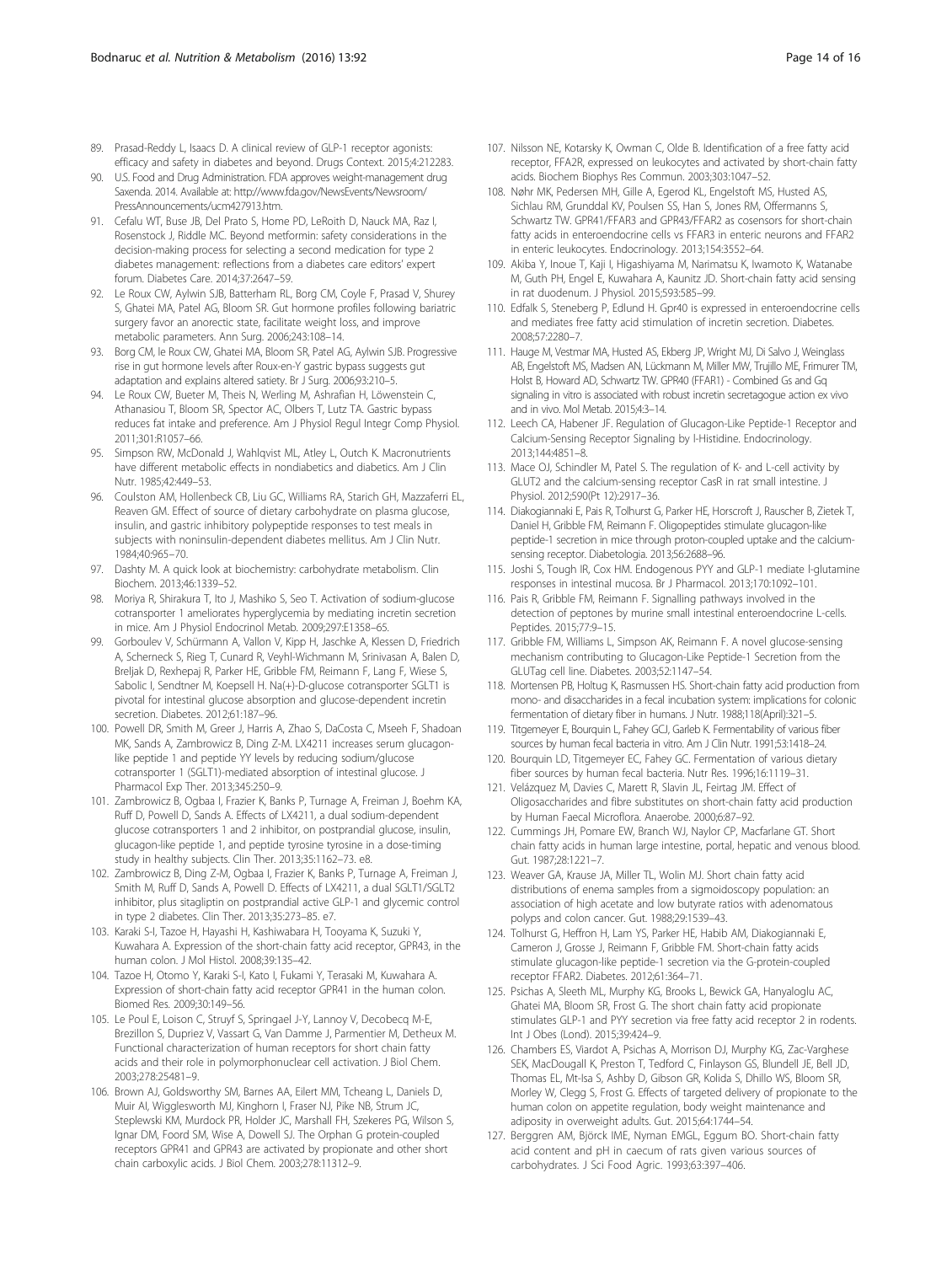- <span id="page-14-0"></span>128. Jenkins DJ, Vuksan V, Kendall CW, Würsch P, Jeffcoat R, Waring S, Mehling CC, Vidgen E, Augustin LS, Wong E. Physiological effects of resistant starches on fecal bulk, short chain fatty acids, blood lipids and glycemic index. J Am Coll Nutr. 1998;17:609–16.
- 129. Cani PD, Neyrinck AM, Maton N, Delzenne NM. Oligofructose promotes satiety in rats fed a high-fat diet: involvement of glucagon-like Peptide-1. Obes Res. 2005;13:1000–7.
- 130. Zhou J, Martin RJ, Tulley RT, Raggio AM, McCutcheon KL, Shen L, Danna SC, Tripathy S, Hegsted M, Keenan MJ. Dietary resistant starch upregulates total GLP-1 and PYY in a sustained day-long manner through fermentation in rodents. Am J Physiol Endocrinol Metab. 2008;295:E1160–6.
- 131. Cani PD, Joly E, Horsmans Y, Delzenne NM. Oligofructose promotes satiety in healthy human: a pilot study. Eur J Clin Nutr. 2005;60:567–72.
- 132. Cani PD, Daubioul CA, Reusens B, Remacle C, Catillon G, Delzenne NM. Involvement of endogenous glucagon-like peptide-1(7-36) amide on glycaemia-lowering effect of oligofructose in streptozotocin-treated rats. J Endocrinol. 2005;185:457–65.
- 133. Cani PD, Knauf C, Iglesias MA, Drucker DJ, Delzenne NM, Burcelin R. Improvement of Glucose Tolerance and Hepatic Insulin Sensitivity by Oligofructose Requires a Functional Glucagon-Like Peptide 1 Receptor. Diabetes. 2006;55:1484–90.
- 134. Cani PD, Hoste S, Guiot Y, Delzenne NM. Dietary non-digestible carbohydrates promote L-cell differentiation in the proximal colon of rats. Br J Nutr. 2007;98:32–7.
- 135. Tvrzicka E, Kremmyda L-S, Stankova B, Zak A. Fatty acids as biocompounds: their role in human metabolism, health and disease–a review. Part 1: classification, dietary sources and biological functions. Biomed Pap Med Fac Univ Palacky Olomouc Czech Repub. 2011;155:117–30.
- 136. Hirasawa A, Tsumaya K, Awaji T, Katsuma S, Adachi T, Yamada M, Sugimoto Y, Miyazaki S, Tsujimoto G. Free fatty acids regulate gut incretin glucagon-like peptide-1 secretion through GPR120. Nat Med. 2005;11:90–4.
- 137. Thomsen C, Rasmussen O, Lousen T, Holst JJ, Fenselau S, Schrezenmeir J, Hermansen K. Differential effects of saturated and monounsaturated fatty acids on postprandial lipemia and incretin responses in healthy subjects. Am J Clin Nutr. 1999;69:1135–43.
- 138. Thomsen C, Storm H, Holst JJ, Hermansen K. Differential effects of saturated and monounsaturated fats on postprandial lipemia and glucagon-like peptide 1 responses in patients with type 2 diabetes. Am J Clin Nutr. 2003;77:605–11.
- 139. Prieto PG, Cancelas J, Villanueva-Peñacarrillo ML, Valverde I, Malaisse WJ. Effects of an olive oil-enriched diet on plasma GLP-1 concentration and intestinal content, plasma insulin concentration, and glucose tolerance in normal rats. Endocrine. 2005;26:107–15.
- 140. Cancelas J, Prieto PG, Villanueva-Peñacarrillo ML, Valverde I, Malaisse WJ. Effects of an olive oil-enriched diet on glucagon-like peptide 1 release and intestinal content, plasma insulin concentration, glucose tolerance and pancreatic insulin content in an animal model of type 2 diabetes. Horm Metab Res. 2006;38:98–105.
- 141. Paniagua JA, de la Sacristana AG, Sánchez E, Romero I, Vidal-Puig A, Berral FJ, Escribano A, Moyano MJ, Peréz-Martinez P, López-Miranda J, Pérez-Jiménez F. A MUFA-rich diet improves posprandial glucose, lipid and GLP-1 responses in insulin-resistant subjects. J Am Coll Nutr. 2007;26:434–44.
- 142. Adachi T, Tanaka T, Takemoto K, Koshimizu T, Hirasawa A, Tsujimoto G. Free fatty acids administered into the colon promote the secretion of glucagon-like peptide-1 and insulin. Biochem Biophys Res Commun. 2006;340:332–7.
- 143. Tanaka T, Yano T, Adachi T, Koshimizu T, Hirasawa A, Tsujimoto G. Cloning and characterization of the rat free fatty acid receptor GPR120: in vivo effect of the natural ligand on GLP-1 secretion and proliferation of pancreatic beta cells. Naunyn Schmiedebergs Arch Pharmacol. 2008;377:515–22.
- 144. Cheshmehkani A, Senatorov IS, Kandi P, Singh M, Britt A, Hayslett R, Moniri NH. Fish oil and flax seed oil supplemented diets increase FFAR4 expression in the rat colon. Inflamm Res. 2015;64:809–15.
- 145. Veldhorst M, Smeets A, Soenen S, Hochstenbach-Waelen A, Hursel R, Diepvens K, Lejeune M, Luscombe-Marsh N, Westerterp-Plantenga M. Protein-induced satiety: effects and mechanisms of different proteins. Physiol Behav. 2008;94:300–7.
- 146. Lejeune MP, Westerterp KR, Adam TC, Luscombe-Marsh ND, Westerterp-Plantenga MS. Ghrelin and glucagon-like peptide 1 concentrations, 24-h

satiety, and energy and substrate metabolism during a high-protein diet and measured in a respiration chamber. Am J Clin Nutr. 2006;83:89–94.

- 147. Smeets AJ, Soenen S, Luscombe-Marsh ND, Ueland O, Westerterp-Plantenga MS. Energy Expenditure, Satiety, and Plasma Ghrelin, Glucagon-Like Peptide 1, and Peptide Tyrosine-Tyrosine Concentrations following a Single High-Protein Lunch. J Nutr. 2008;138:698–702.
- 148. Oya M, Kitaguchi T, Pais R, Reimann F, Gribble F, Tsuboi T. The G proteincoupled receptor family C group 6 subtype A (GPRC6A) receptor is involved in amino acid-induced glucagon-like peptide-1 secretion from GLUTag cells. J Biol Chem. 2013;288:4513–21.
- 149. Dworatzek PD, Arcudi K, Gougeon R, Husein N, Sievenpiper JL, Williams SL. Nutrition therapy. Can J Diabetes. 2013;37 Suppl 1:S45–55.
- 150. American Diabetes Association. 3. Foundations of Care and Comprehensive Medical Evaluation. Diabetes Care. 2015;39(Supplement 1):S23–35.
- 151. Rebello CJ, Johnson WD, Martin CK, Xie W, O'Shea M, Kurilich A, Bordenave N, Andler S, van Klinken BJW, Chu Y-F, Greenway FL. Acute effect of oatmeal on subjective measures of appetite and satiety compared to a ready-to-eat breakfast cereal: a randomized crossover trial. J Am Coll Nutr. 2013;32:272–9.
- 152. Rebello CJ, Johnson WD, Martin CK, Han H, Chu Y-F, Bordenave N. Instant Oatmeal Increases Satiety and Reduces Energy Intake Compared to a Ready-to-Eat Oat-Based Breakfast Cereal: A Randomized Crossover Trial. J Am Coll Nutr. 2016;35:41–9.
- 153. Kendall CWC, Josse a R, Esfahani a, Jenkins DJ a. The impact of pistachio intake alone or in combination with high-carbohydrate foods on postprandial glycemia. Eur J Clin Nutr. 2011;65:696–702.
- 154. Kendall CWC, West SG, Augustin LS, Esfahani a, Vidgen E, Bashyam B, Sauder K a, Campbell J, Chiavaroli L, Jenkins a L, Jenkins DJ. Acute effects of pistachio consumption on glucose and insulin, satiety hormones and endothelial function in the metabolic syndrome. Eur J Clin Nutr. 2014;68:370–5.
- 155. Parham M, Heidari S, Khorramirad A, Hozoori M, Hosseinzadeh F, Bakhtyari L, Vafaeimanesh J. Effects of Pistachio Nut Supplementation on Blood Glucose in Patients with Type 2 Diabetes: A Randomized Crossover Trial. Rev Diabet Stud. 2014;11:190–6.
- 156. Jenkins DJ a, Kendall CWC, Josse AR, Salvatore S, Brighenti F, Augustin LS a, Ellis PR, Vidgen E, Rao a V. Almonds decrease postprandial glycemia, insulinemia, and oxidative damage in healthy individuals. J Nutr. 2006;136:2987–92.
- 157. Jenkins DJ a, Kendall CWC, Marchie A, Josse AR, Nguyen TH, Faulkner D a, Lapsley KG, Singer W. Effect of almonds on insulin secretion and insulin resistance in nondiabetic hyperlipidemic subjects: a randomized controlled crossover trial. Metabolism. 2008;57:882–7.
- 158. Cohen AE, Johnston CS. Almond ingestion at mealtime reduces postprandial glycemia and chronic ingestion reduces hemoglobin A1c in individuals with well-controlled type 2 diabetes mellitus. Metabolism. 2011;60:1312–7.
- 159. Mori AM, Considine RV, Mattes RD. Acute and second-meal effects of almond form in impaired glucose tolerant adults: a randomized crossover trial. Nutr Metab (Lond). 2011;8:6.
- 160. Ratliff J, Leite JO, de Ogburn R, Puglisi MJ, VanHeest J, Fernandez ML. Consuming eggs for breakfast influences plasma glucose and ghrelin, while reducing energy intake during the next 24 hours in adult men. Nutr Res. 2010;30:96–103.
- 161. Vander Wal JS, Marth JM, Khosla P, Jen K-LC, Dhurandhar NV. Short-term effect of eggs on satiety in overweight and obese subjects. J Am Coll Nutr. 2005;24:510–5.
- 162. Pombo-Rodrigues S, Calame W, Re R. The effects of consuming eggs for lunch on satiety and subsequent food intake. Int J Food Sci Nutr. 2011;62:593–9.
- 163. Liu a G, Puyau RS, Han H, Johnson WD, Greenway FL, Dhurandhar NV. The Effect of an Egg Breakfast on Satiety in Children and Adolescents: A Randomized Crossover Trial. J Am Coll Nutr. 2015;34:1–6.
- 164. Wien M, Haddad E, Oda K, Sabaté J. A randomized 3 × 3 crossover study to evaluate the effect of Hass avocado intake on post-ingestive satiety, glucose and insulin levels, and subsequent energy intake in overweight adults. Nutr J. 2013;12:155.
- 165. Freeland KR, Wilson C, Wolever TMS. Adaptation of colonic fermentation and glucagon-like peptide-1 secretion with increased wheat fibre intake for 1 year in hyperinsulinaemic human subjects. Br J Nutr. 2010;103:82–90.
- 166. Nilsson AC, Johansson-Boll EV, Björck IME. Increased gut hormones and insulin sensitivity index following a 3-d intervention with a barley kernelbased product: a randomised cross-over study in healthy middle-aged subjects. Br J Nutr. 2015;114:899–907.